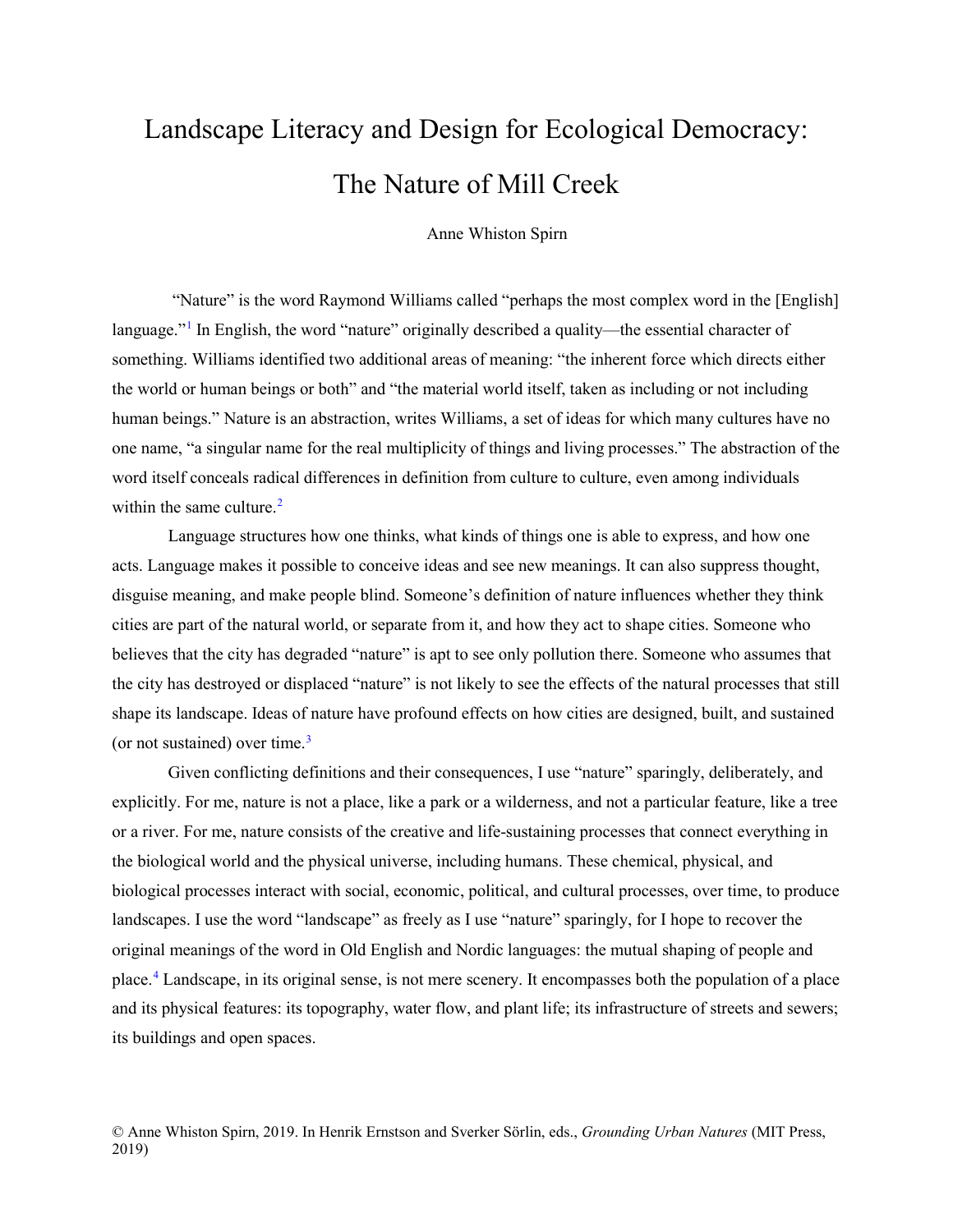Individuals and societies inscribe their values, beliefs, ideas, and identity in the landscapes they create, leaving a legacy of stories: natural and cultural histories, landscapes of poetry, power, and prayer. Such stories are told and read through a language of landscape with its own elements, pragmatics, and poetics[.5](#page-19-2) The language of landscape is a powerful tool. It permits people to perceive pasts they cannot otherwise experience, to anticipate the possible, to envision, choose, and shape the future landscape.

Since 1987, West Philadelphia's Mill Creek watershed and neighborhood has been my laboratory to test and generate ideas about landscape language, landscape literacy, and what Randolph Hester has called "ecological democracy," or how to restore urban ecosystems and build community in synergistic ways.<sup>[6](#page-19-3)</sup> I chose the Mill Creek watershed strategically: it is an urbanized watershed of many neighborhoods, its creek is buried in a sewer, its topography is varied, its population is racially and economically diverse. To further explore issues of landscape literacy, ecological democracy, and the interplay between poverty, race, and environmental quality, I focused on the Mill Creek neighborhood, among the economically poorest in Philadelphia, as an extreme case. It also would prove to be a critical and paradigmatic case.[7](#page-19-4)

Landscape literacy enabled residents of the Mill Creek neighborhood to read the environmental, social, economic, and political stories embedded in their local landscape and gave them a way to formulate new stories, to envision how to transform their neighborhood, to both challenge and work with public officials.[8](#page-19-5) Just as verbal literacy was a cornerstone of the American civil rights movement of the 1950s and 1960s, landscape literacy empowered Mill Creek residents to recognize and redress injustices embodied in their landscape and to build pride and self-confidence.<sup>[9](#page-19-6)</sup>

#### **Reading the Landscape of Mill Creek**

The landscape of West Philadelphia's Mill Creek neighborhood is a catalogue of the failures of twentieth-century urban policy, planning, and design.<sup>[10](#page-19-7)</sup> Some policies and projects were deliberate and insidious in their effects; most were well-intentioned but misguided. The US Federal Housing Administration's guidelines for underwriters, first spelled out in the 1930s, included the race of a neighborhood's population and the age of its buildings; these guidelines contributed to redlining, the banking practice of refusing to grant loans for the purchase of properties on the basis of location.<sup>[11](#page-19-8)</sup> Urban renewal projects of the 1950s, such as the public housing towers inserted into this neighborhood of smallscale row houses, had devastating effects on the place they sought to improve and contributed to the racial segregation of a neighborhood where blacks and whites had lived next door to one another, in identical row houses, for at least a century. New parks, playgrounds, and streetscapes built in the 1960s cracked and subsided within a few decades of construction, and a public housing project built in the 1950s was demolished recently.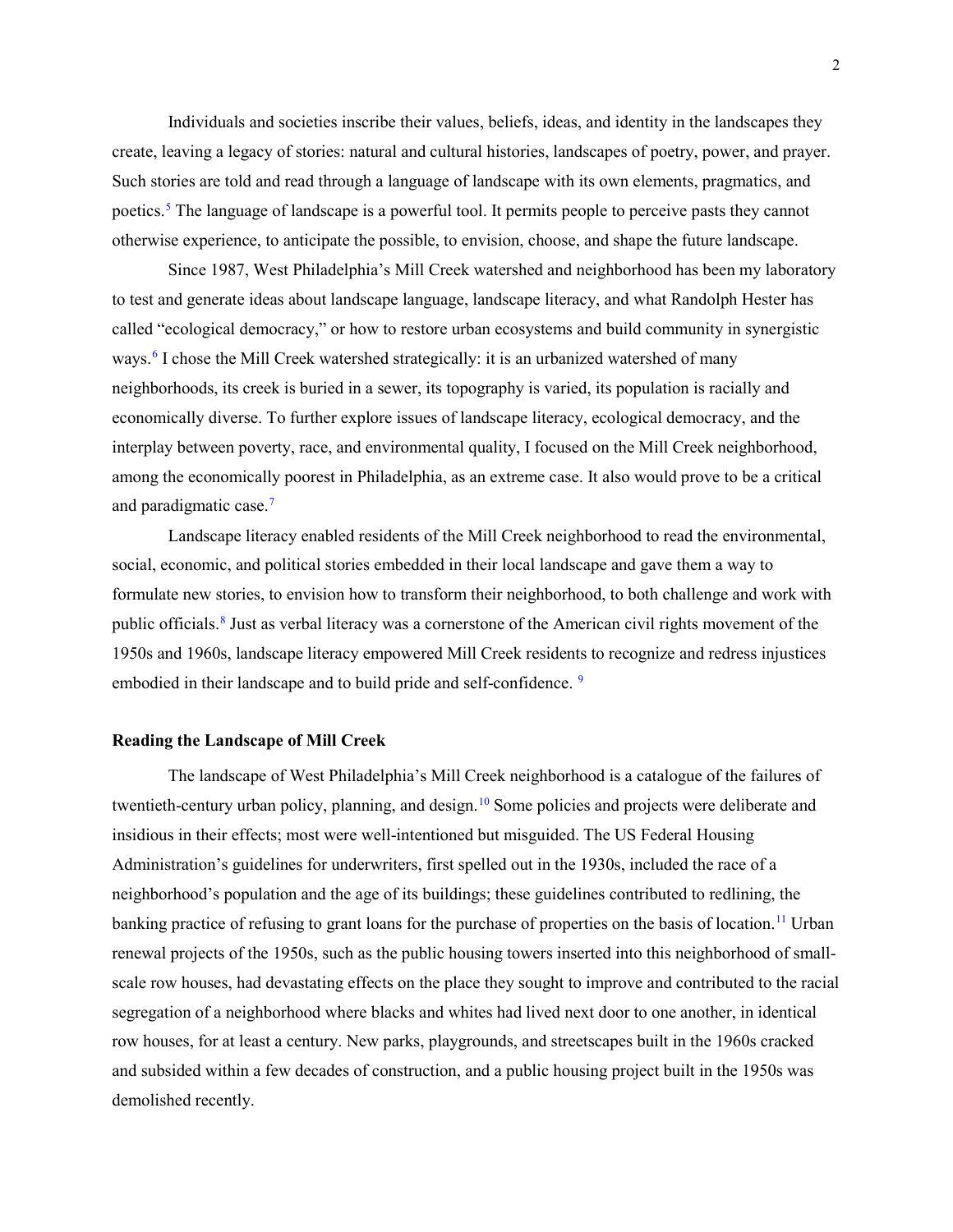The critics of modernist urban planning and redevelopment are now legion.<sup>[12](#page-19-9)</sup> However, much recent development in Mill Creek may produce similar results. Like their predecessors, those responsible for planning Mill Creek often treat symptoms and fail to address the underlying processes that produce them. Planners too often concentrate on narrowly defined problems and fail to see the connections among seemingly unrelated phenomena. Designers tend to focus on physical form and fail to account for the processes that will continue to shape their projects over time. These failings are not limited to planners and designers. To plan a neighborhood is both a spatial and a temporal undertaking, but planners' and designers' maps are usually static snapshots of current conditions, narrowly framed. Grassroots activists often concentrate on a specific local problem or a particular site and overlook how these fit into the larger neighborhood, city, and region. Some problems, though manifest locally, are phenomena set in motion outside the neighborhood and must be resolved in that context. Some features of the built landscape are clues to forces that continue to exert a decisive influence, while others are artifacts of processes now defunct. Some are amenable to change, others are not. Some are themselves dynamic agents that enable or constrain possibilities for subsequent development.<sup>[13](#page-20-0)</sup>

Mill Creek is a place of many puzzles. It is among the poorest neighborhoods in Philadelphia, yet it is home to many well-educated, middle-class residents, almost all African American. Boarded-up storefronts speak of failed ventures, but other institutions, like the numerous community gardens, flourish. Blocks of vacant land and wasted structures border blocks of well-tended houses and gardens. The amount of open land in Mill Creek is striking, especially in contrast to the dense fabric of small row houses. On some blocks, only one house or one small lot is vacant; in other areas, houses have sagging porches and crumbling foundations, and there are almost as many vacant lots as buildings. There are patterns to how and where abandonment occurs. Such patterns reveal the nature of Mill Creek and are key to its future.[14](#page-20-1) When those who plan and build the city disregard the significance of these patterns or fail to see them at all, they waste resources, produce dangerous, expensive mistakes, and inflict grave injustice on all who live there.

There is an impulse, particularly among Mill Creek residents and local politicians, to build new homes on vacant land, but there is no housing shortage in the city of Philadelphia, whose relatively stagnant population growth and large proportion of aging homeowners mean there will continue to be a surplus of houses for the foreseeable future.<sup>[15](#page-20-2)</sup> There are also many "heir" houses, homes left vacant after an owner's death, for which there is no clear title. Transfer of ownership and rehabilitation of such homes before they deteriorate beyond repair should be given priority over new construction. There exists substantial investment in the neighborhood by its residents, which could be recognized and strengthened by infill construction on vacant land within and adjacent to well-maintained blocks of homes. Certain vacant lots are appropriate candidates for new construction. There are, for example, many individual,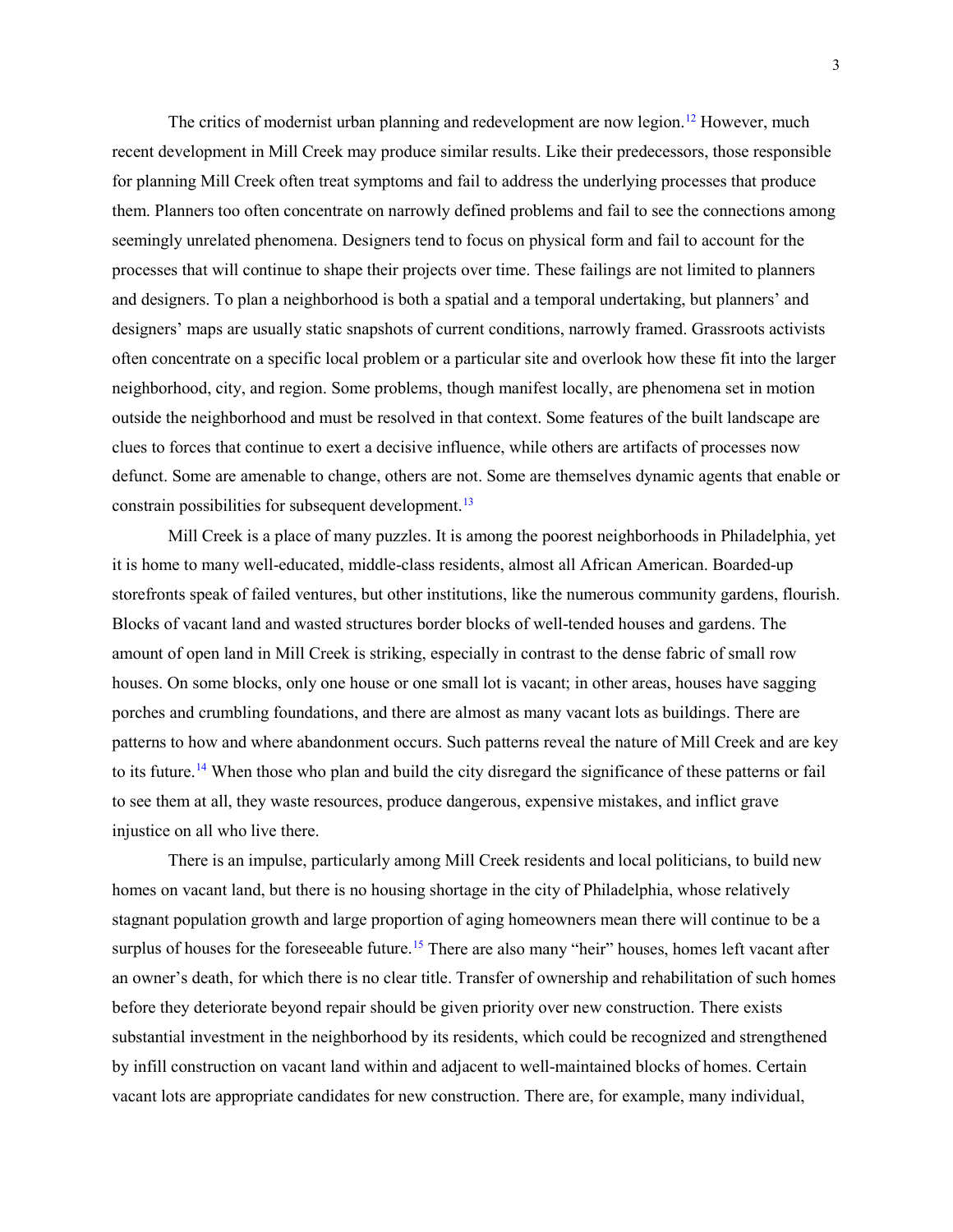scattered vacant properties, "missing teeth" in otherwise intact blocks of homes, the consequences of isolated events such as fire and death. Vacant corner lots are also common, the remains of the many corner stores that once served the neighborhood. They are artifacts of changing scales and modes of merchandising and the failure of new businesses to fill the gap. However, socioeconomic processes alone did not produce all of Mill Creek's vacant land. Some are the byproduct of natural processes and should not be built on.

The single feature of the Mill Creek landscape that has had the most significant, persistent, and devastating effect is the least recognized: the buried floodplain of the former creek (from which the neighborhood takes its name) and the hydrological processes that continue to shape it. And yet the strong pattern—the band of open land and deteriorating buildings–created by those processes is striking once recognized. This pattern extends throughout the entire length of the stream's former course. It is most prevalent in Mill Creek and adjacent neighborhoods to the north, where poverty is rife, but even in more affluent neighborhoods to the south and farther north. Although the former creek bed is buried, the valley bottom still functions as a floodplain, where the soil is sometimes saturated.

The Mill Creek once drained about two-thirds of West Philadelphia, and its sewer still does. The creek itself once flowed above ground, and the water's erosive force cut valleys from its tributaries in the north to its mouth at the Schuylkill River. Mills powered by water operated along Mill Creek by 1711, and in the mid-nineteenth century, steam-powered textile mills were prominent. In the eighteenth-century, wealthy Philadelphians built country estates on the outskirts of the city, such as Woodlands at the mouth of Mill Creek and Paul Busti's Blockley Retreat of 240 acres, established in 1794, which overlooked the creek upstream. Busti's estate was purchased in 1836 to create a hospital in the country for psychiatric patients. Mill Creek formed the boundary between the male and female wards and was an integral part of the grounds, which were designed as a pastoral landscape intended to provide a soothing environment for patients[.16](#page-20-3)

The Hopkins Atlas of 1872 shows the creek, hospital, and mills within a grid of streets, houses, and platted (but undeveloped) properties. This is a landscape undergoing rapid change from countryside to street-car suburb. With picks and shovels and horse-drawn carts, armies of men leveled hills, filled in valleys, and buried streams in sewers. The surface of new streets was twenty to thirty feet below the former hilltops and thirty to fifty feet above the old streambeds.[17](#page-20-4) The Bromley Atlas of 1895 no longer shows the creek, and rowhouses have replaced the mill buildings at Forty-Sixth Street and Haverford. In 1923, Mill Creek Playground and Sulzberger Middle School, an imposing brick structure on Forty-Eighth Street between Aspen and Fairmount, took up two of the last remaining open blocks. In the Bromley Atlas of 1927, almost all the land north of Haverford had been developed, and the sinuous line of the sewer beneath blocks of row houses is the only visible trace of Mill Creek.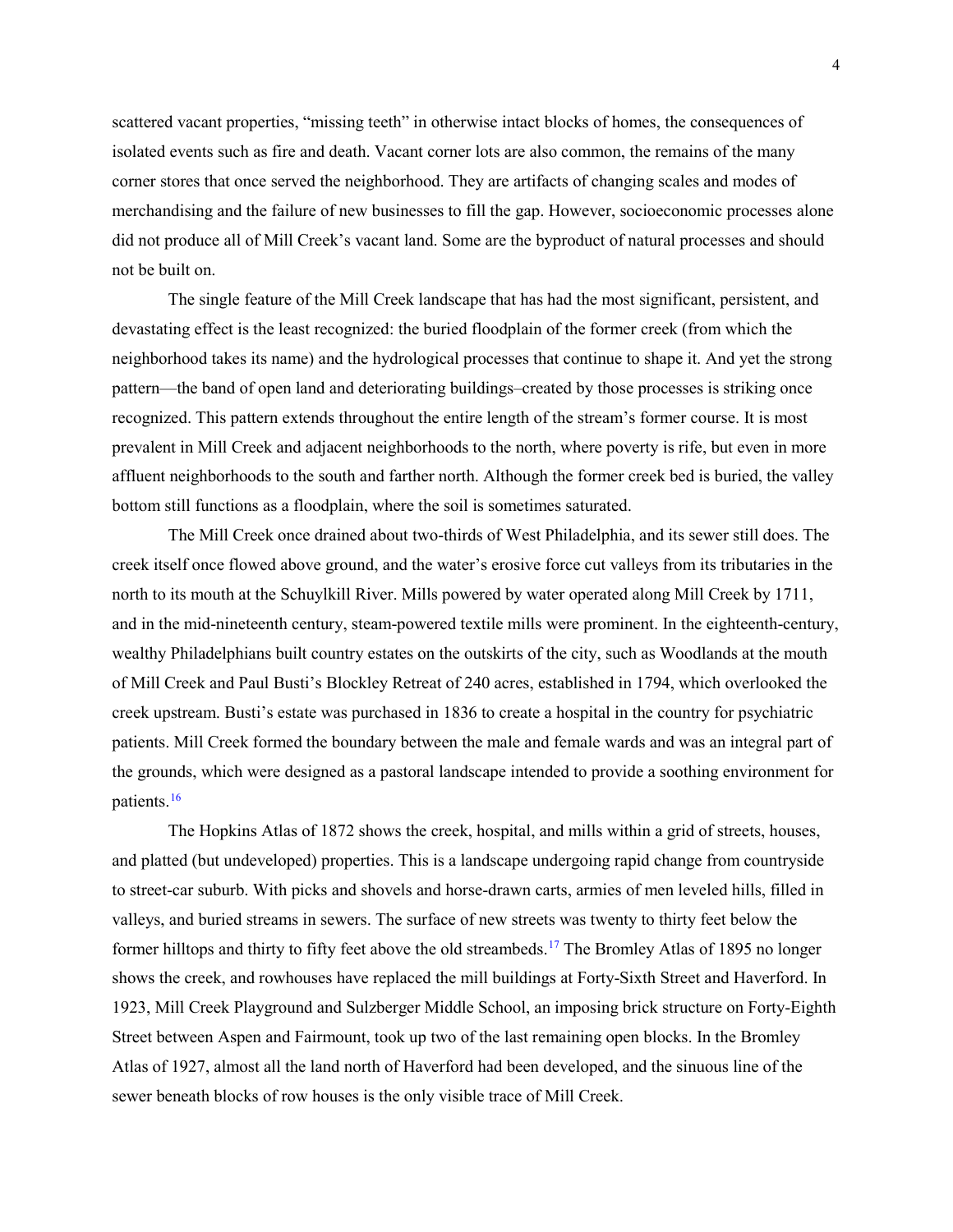Today, the seventeenth-century forest and the eighteenth- and nineteenth-century pastoral and industrial landscapes seem obliterated, but abundant traces remain. From the corner of Forty-Sixth and Haverford, one can read several hundred years of history. A large block slopes upward toward the northeast. Once divided by streets and covered by homes, it was for many years a grassy meadow with a grove of ash and ailanthus trees, and is now a ball field, church, and apartment complex. On the northwest corner is an open lawn—the site of the Blundin Mill; one block to the south was the location of another mill, now also demolished. A high stone wall runs for seven blocks along the south side of Haverford Avenue; it was built in the mid-nineteenth century to enclose Pennsylvania Hospital's buildings, gardens, and inmates. The western branch of the hospital still functions as a psychiatric facility, but the eastern property was sold and its buildings demolished in 1959 to make way for the towers of West Park, a public housing project. Uphill to the east, behind the stone wall of the old hospital, the roof of the Busti mansion is visible. It is now the Lee Cultural Center, where basketball courts and a playground occupy the former gardens. Downslope, in the valley where the creek once flowed through the Blockley Retreat and hospital grounds, is a school that was built over the buried floodplain in the 1960s and an enclave of townhouses that was constructed in the 1990s.

By the late nineteenth century, wastes from slaughterhouses, tanneries, and households had polluted the creek. In the 1880s, it was buried in a sewer, its floodplain filled in and built upon, but it still drains the storm water and carries all the wastes from half of West Philadelphia and from suburbs upstream. Each new suburb built in the watershed poured more sewage and storm water into the sewer. The size of the pipe—about twenty feet in diameter—is now too small for the quantity of combined sewage and storm water it must convey after major rainstorms.

Over the course of the twentieth century, the ground fell in, here and there, along the line of the sewer. The creek undermined buildings and streets and slashed meandering diagonals of shifting foundations and vacant land across the urban landscape. Local newspapers chronicled the long series of broken pipes and cave-ins.[18](#page-20-5) In the 1940s, forty-seven homes were demolished because they were "plagued with rats and filled with sewer vapor."<sup>[19](#page-20-6)</sup> In 1945, a neighborhood of small row homes built above the sewer on the site of the former Blundin Mill was destroyed when the sewer collapsed. In 1952, a thirty-five-foot deep cave-in on Sansom Street swallowed two cars, and porches of three homes crumbled into the crater. On July 17, 1961, the sewer caved in beneath Funston Street near Fiftieth. Initially, four houses were destroyed and three people killed; ultimately 111 homes were condemned and demolished, leaving hundreds homeless and many others fearful of further collapse. "We haven't been ordered to leave. We're just too frightened to stay here,"[20](#page-20-7) one person told a reporter. Months later, Philadelphia's *Evening Bulletin* described residents' complaints of sewer odors and their frustration at the city's slow response in repairing the thirty-foot chasm.[21](#page-20-8) By 1980 entire city blocks lay open within the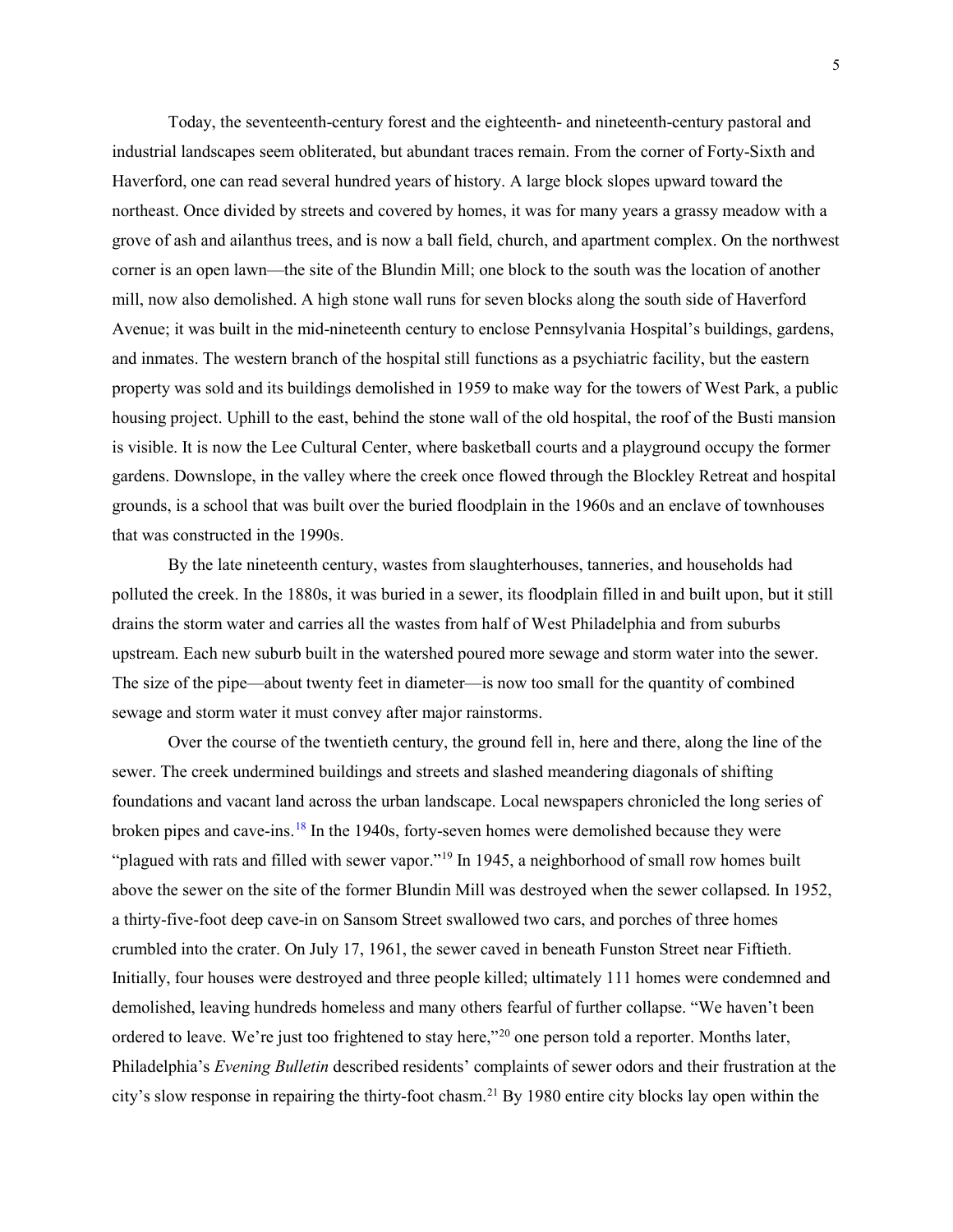buried floodplain. Young woodlands of ailanthus, sumac, and ash grew up on older lots, urban meadows on lots vacated more recently. Many community gardens in this part of West Philadelphia lie above the buried floodplain of Mill Creek; older gardeners remember when buildings sank, their foundations undermined by subsiding fill.

In 1945 Pennsylvania enacted enabling legislation for federally funded redevelopment under the Urban Redevelopment Law. Three years later, the city designated the Mill Creek neighborhood as a redevelopment area and hired architect Louis Kahn to produce a plan. In 1950, following a sewer collapse near Forty-Seventh and Fairmount Streets, Kahn was also commissioned to design the Mill Creek Housing Project on several square blocks near the cave-in. Newspaper articles from the 1950s through the 1960s record protests by residents who opposed public housing, particularly the high-rise apartment blocks. The public housing was built, as were play fields and ball courts on other blocks that had fallen in. Land directly over the sewer pipe was maintained as open lawn or turned into parking lots, but much of the public housing was built on the buried floodplain. There have been no major cave-ins in recent years, but sinking streets, playgrounds, and parking lots and shifting building foundations continue to plague the area. The school built on the corner of Forty-Sixth and Haverford in the 1960s, for example, sustained structural damage in the 1990s.

Between 1950 and 1970, the overall population of the Mill Creek neighborhood declined by 27 percent. Although the neighborhood's nineteenth-century residents had been predominantly Caucasian, "Blacks" and "Mulattos" lived side by side with "White" families in 1880.<sup>[22](#page-20-9)</sup> By 1950, however, its population was about 27 percent Caucasian and 73 percent African American, and by 1960, the white population had dropped to about 13 percent, to 4 percent in 1970, and to less than 2 percent in 1990. There were local reasons for these demographic changes, but they are also part of a much larger story. The city of Philadelphia, as a whole, lost population during this period. While six suburban counties around Philadelphia grew by as much as 12 percent in the 1990s, Philadelphia lost 9 percent of its population during the same period.<sup>[23](#page-20-10)</sup> This is a local manifestation of a national phenomenon, a massive migration from central cities to suburbs and exurban areas, which reshaped American rural and urban landscapes, consuming farmland and forests and destroying urban communities in the process.<sup>[24](#page-20-11)</sup>

Given the outward flow of population and capital and the inward flow of sewage and groundwater, the abundance of vacant land and deteriorating or abandoned properties in Mill Creek is not surprising. Burying the creek in a "combined" sewer that carries both sanitary sewage from homes and business and stormwater runoff caused another problem: combined sewer overflows. Normally, as rain falls, it flows quickly off roofs and across pavement to the sewer, then on to a sewage treatment plant for cleansing before discharge into the Schuylkill River. After a heavy rain, there is too much runoff, and a mixture of sanitary sewage and storm water flows directly into the river—a combined sewer overflow.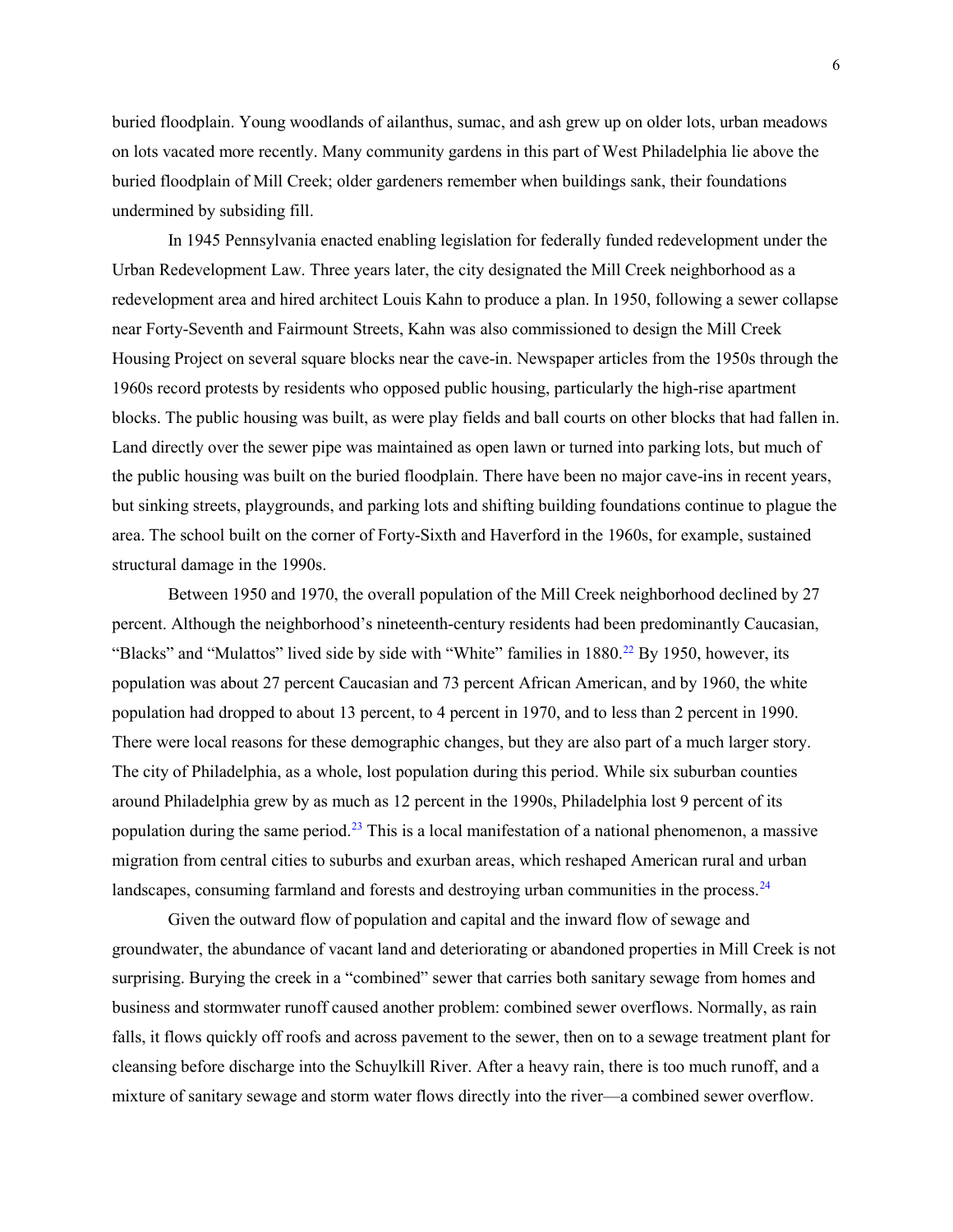Such overflows are a significant source of water pollution, and, by the 1990s, the US Environmental Protection Agency threatened to fine the City of Philadelphia if they were not eliminated.

To read the landscape of Mill Creek permits the reader to see what is not immediate: the former store in a vacant corner lot; the future forest in today's meadow; water underground in the cracks of a building's foundation, the slumps in pavement. To read landscape is also to anticipate the possible, to envision, choose, and shape the future: to see, for example, the connections between buried, sewered stream, vacant land, and polluted river, and to imagine rebuilding a community while purifying its water.

#### **The West Philadelphia Landscape Project**

For more than thirty years, I have worked in and studied Mill Creek, both the neighborhood and the larger watershed: first, from 1987 to 1991, as part of a larger landscape plan and "greening" project for West Philadelphia; then, since 1994, as the primary focus of my research. A key proposal of the West Philadelphia Landscape Project from the 1980s on has been to manage Mill Creek's buried floodplain as part of a broad approach to planning the city's watersheds to reduce combined sewer overflows and restore water quality and as a strategy to secure funds to rebuild the neighborhood.<sup>[25](#page-20-12)</sup> The proposal calls for detaining stormwater runoff on low-lying vacant blocks in Mill Creek in order to eliminate combined sewer overflows from the watershed. It is not feasible to bring the creek back above ground; it is now a sewer that carries waste as well as storm water, but its presence as a green ribbon of parks and play fields would recall the creek, protect houses from flooding, and provide local open space for a variety of public and private uses. Even in 1987, this was not a radical proposal, but an application of well-accepted watershed-planning practice to an urban watershed.

By the end of the first phase of the West Philadelphia Landscape Project in 1991, my students, colleagues, and I had made proposals for the strategic reuse of vacant urban land in the Mill Creek watershed and had designed and built dozens of gardens and blockscapes.[26](#page-20-13) *The West Philadelphia Landscape Plan: A Framework for Action* summarized the proposals and advocated a top-down/bottomup approach where all those whose decisions shape the city, from individuals and businesses to nonprofit organizations and public agencies, would have a role. For each recommendation the report discussed funding, sponsors, actions already taken, next steps, and the cost of inaction.<sup>[27](#page-20-14)</sup> I proposed a series of roundtables that would bring together individuals from diverse perspectives, including residents and public officials, to discuss and critique the WPLP recommendations and to formulate their own actions. The proposal was not funded, but the approach it outlined has guided my work ever since.<sup>[28](#page-20-15)</sup>

During the first phase of the project (1987–1991), and for years following, I had hoped to convince the City Planning Commission and the Philadelphia Water Department that the buried creek was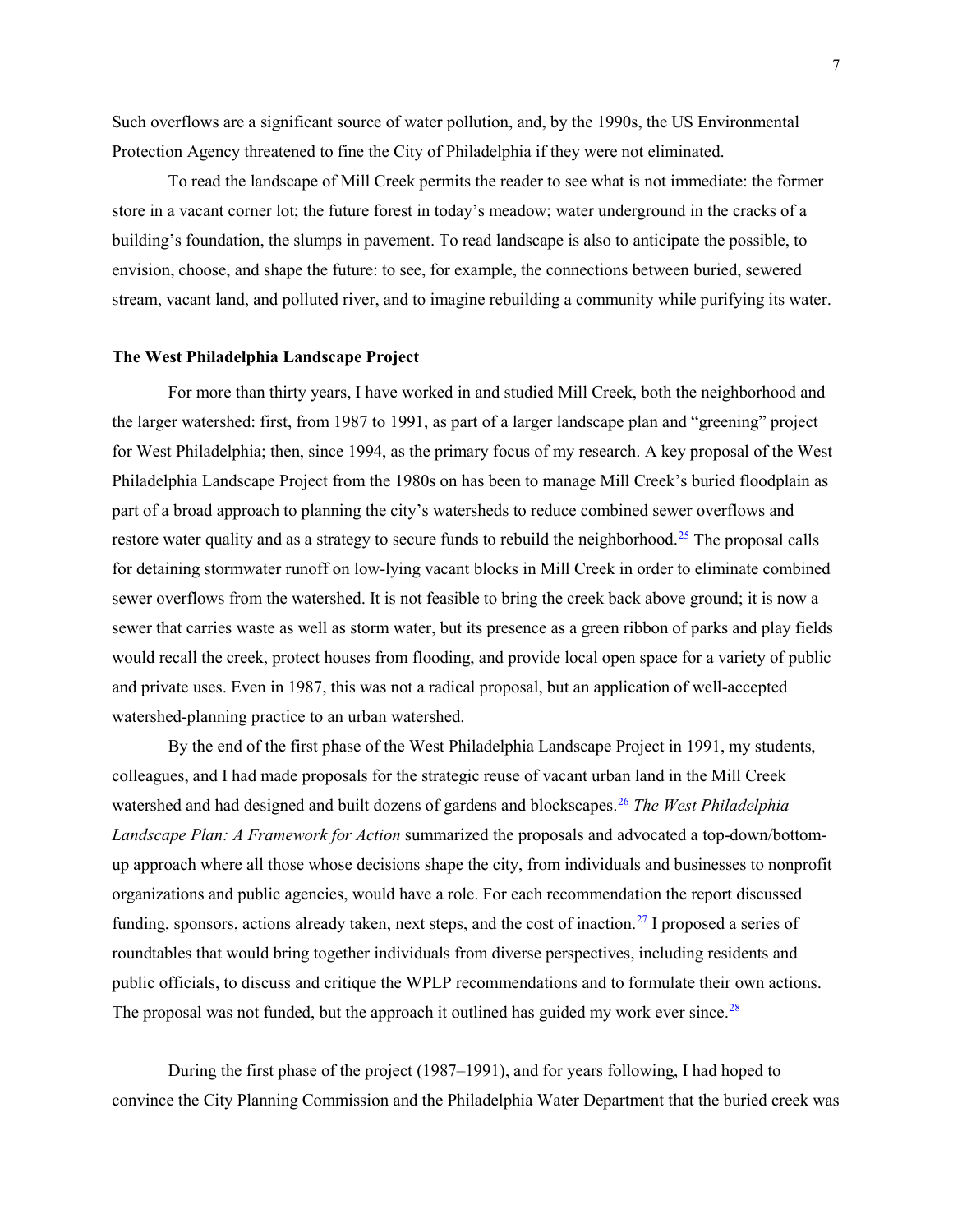both a force to be reckoned with and a resource to be exploited, but, when the city's *Plan for West Philadelphia* was published in 1994, it failed to mention the buried floodplain and the hazards it posed. That same year, the city donated a large parcel of vacant land for the construction of subsidized housing for first-time, low-income homeowners. This latter project was especially troubling, for the site was on the buried floodplain.

When the West Philadelphia Landscape Project began in 1987, I did not intend a long-term involvement. However, the City Planning Commission's disregard for the health, safety, and welfare of Mill Creek residents renewed my commitment. It also prompted new realizations that both sharpened and enlarged the questions my research sought to answer. Confronted with skepticism about the existence and dangers of the buried floodplain, I began to understand this resistance as a form of illiteracy—an inability on the part of public officials, developers, and even Mill Creek residents themselves to read the landscape.

I organized my teaching and research to explore these issues. From 1994 to 2001, students in my classes at the University of Pennsylvania and at the Massachusetts Institute of Technology analyzed the urban watershed, demonstrated how storm water could be collected in landscape projects that are also stormwater detention facilities, and created designs for wetlands, water gardens, and environmental study areas on vacant land in the Mill Creek neighborhood. When the West Philadelphia Landscape Project website was launched in early 1996, it featured the database, reports, and projects built from 1987–1991. Since then, it has been a showcase for ongoing work.<sup>[29](#page-20-16)</sup>

To reach a broad spectrum of the Mill Creek population, my students and I launched a program with a public school in the Mill Creek neighborhood. What began as a community-based, environmental education program organized around the urban watershed grew into a program on landscape literacy and community development. From 1996 to 2001, hundreds of children at Sulzberger and students at the University of Pennsylvania learned to read the neighborhood's landscape; they traced its past, deciphered its stories, and told their stories about its future, some of which were built. The tools they used were their own eyes and imagination, the place itself, and historical documents such as maps, photographs, newspaper articles, census tables, and redevelopment plans. The program had four parts: reading landscape, proposing landscape change, building landscape improvements, and documenting these proposals and accomplishments. The first two parts were incorporated into university and middle-school curricula during the academic year; all four were integrated in a four-week summer program.

The school's front doors look out on the high ground of the old floodplain terrace and face a small neighborhood of homes around a local community garden. The cafeteria and gym in the lower level are on the buried floodplain; so is the playground and, across the street, the Mill Creek Housing Project (now demolished). I was warned that many teachers in the Philadelphia School District shunned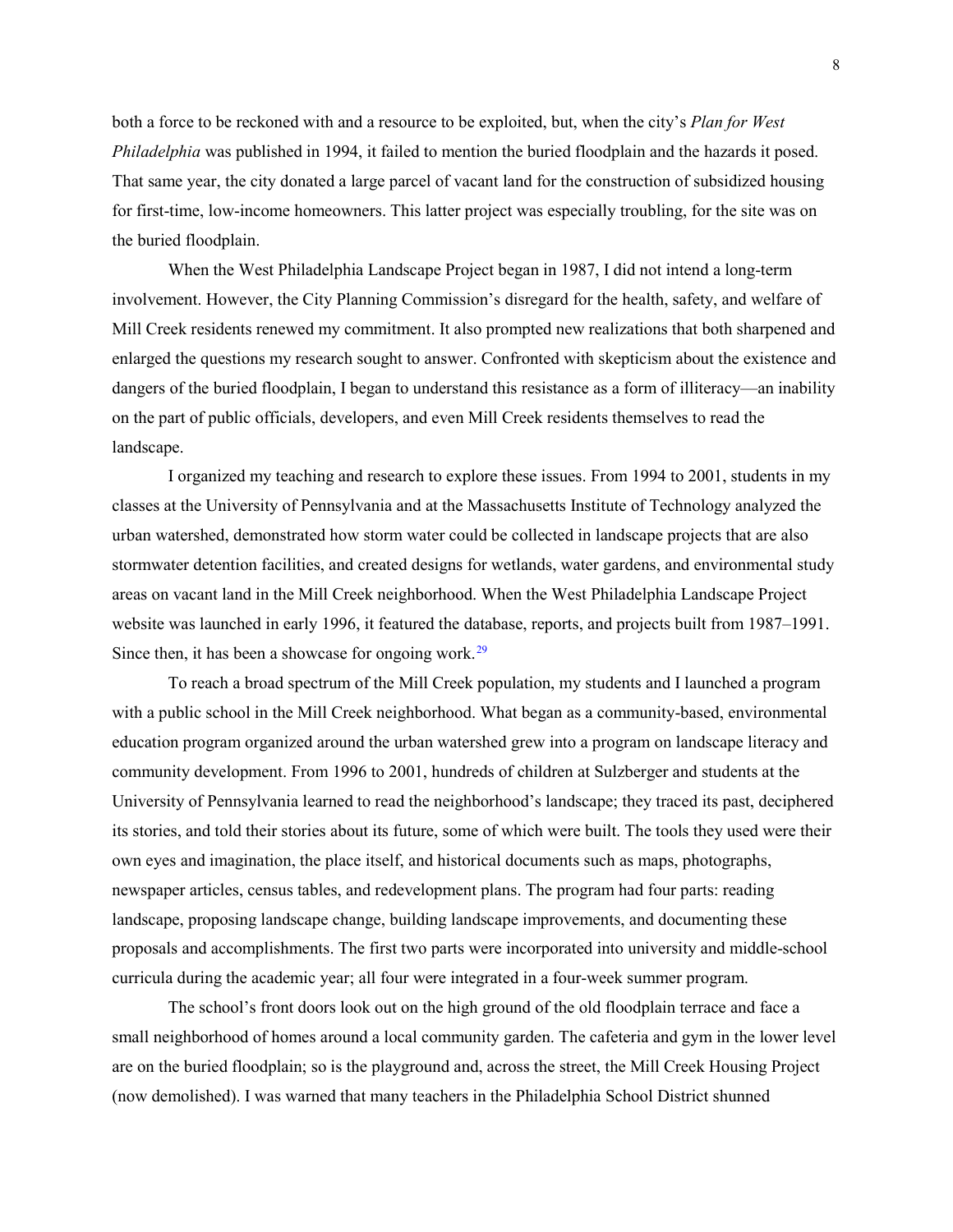Sulzberger; its reputation seemed to stem from the students' weak performance on standardized tests (among the worst of middle schools in the city) and from the fact that the neighborhood had a dangerous reputation. Like the residents of Mill Creek, all the students (and most teachers) were African American. At the start of the first year of the expanded program in fall 1996, a Sulzberger teacher told me that her students called their neighborhood "The Bottom." So they already know it's in a floodplain? "No, they mean it's at the bottom." Both meanings of the word can be read in the area around the Sulzberger Middle School: standing water after rain; slumping streets and sidewalks; vacant, rubble-strewn house lots; whole square blocks of abandoned land; men standing around street corners on a workday afternoon, jobless.

The school's environmental curriculum treated at length such topics as tropical rain forests and exotic wildlife, while issues of local importance like watersheds and plant succession received scant attention or none at all. One popular science teacher took students once a year to an environmental study center in the suburbs to see and study "Nature." To change the teachers' and students' perceptions that the Mill Creek landscape was divorced from the natural world was quite a challenge. It was equally hard to persuade students that the neighborhood had ever been different or that it might be changed. When my students spoke of designs for change, the children told them all the reasons the proposals would fail. "It won't happen." "Someone will wreck it." Studying the history of the neighborhood proved to be the key that unlocked the students' imagination.

"You mean, there really was a *creek*!?" a thirteen-year-old exclaimed in April 1997 as she examined a photograph from 1880 showing stream, mill, workmen dwarfed by the huge sewer they were building, and new rowhouses in the distance. This breakthrough in her understanding came six months into the Mill Creek Project. The catalyst was a series of weekly classes taught by students in my seminar. Each of my students led a group of six or seven twelve- and thirteen-year-olds in a series of six ninetyminute workshops. The sessions focused on particular time periods. My students brought in texts, tables of statistics, maps, and photographs, and then asked the eighth-graders to describe and compare them. To help the children draw out meanings from the documents, they posed successive questions. By breaking up big questions into smaller questions to which the students could find answers, my students led them to develop a hypothesis and then to find further evidence to support it. Only after the children had identified potential explanations for what they had observed, did my students relate background information that they had gleaned from their own reading and from our seminar discussions. The idea was to encourage the children to form the habit of looking for significant detail, framing questions, and reasoning out possible answers. The goal was that, after reading these documents describing the history of their neighborhood, the students would transfer this process to the reading of the landscape itself.

The Sulzberger students' interest intensified as the time period under discussion got closer to the present. During one class, they compared maps from 1872, 1886, 1895, 1910, and 1927, which showed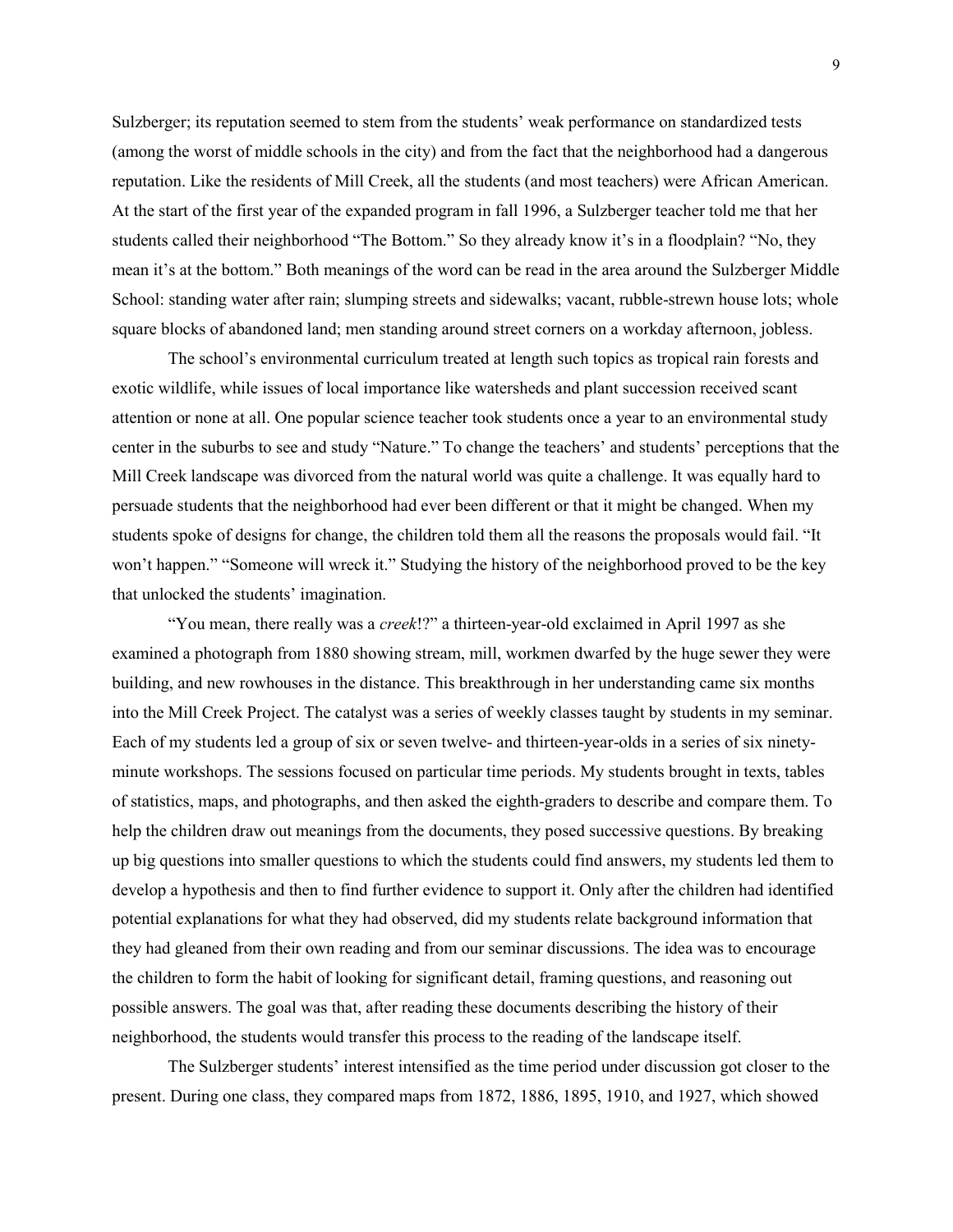the rapid development of the neighborhood, and looked at photographs of the construction of the Mill Creek sewer. The class on the period from 1930 to 1970 was a turning point. My students were apprehensive, for they anticipated that the Sulzberger students would be angry to learn about the effects of redlining and urban renewal on the neighborhood. They asked the children to play the role of a neighborhood council in 1961; each group was a subcommittee charged with investigating an important issue. The groups presented their findings to the entire class and recommended actions to be taken, which then were discussed and voted on. One group investigated the origins of the 1961 cave-in and what was being done to prevent future catastrophes. They read newspaper articles, studied maps and photographs, and learned that the cave-in was one of many that had occurred along the Mill Creek sewer since the 1930s. A second group reviewed Louis Kahn's *Redevelopment Plan for Mill Creek* and his design for Mill Creek Public Housing.<sup>[30](#page-20-17)</sup> They were particularly impressed to learn that Kahn was a famous architect. The students marked up a copy of Kahn's plan and coded it with different colors to illustrate their recommendations that the neighborhood council should support some features and oppose others, such as the construction of high-rise apartment blocks and the conversion of many through-streets to cul-de-sacs.

A third group looked into how homeowners and small businesses might obtain loans for mortgages and improvements. This group read the Home Owners Loan Corporation (HOLC) criteria for rating neighborhoods and studied the maps of Mill Creek in the *Philadelphia Real Property Survey* of 1934, which showed every block, except for a few occupied by cemeteries and schools, as highest risk, and learned the meaning of redlining. The students' response to the HOLC report, maps, and lending practices surprised me. They showed no anger. Instead, their faces registered surprise, then relief, then determination to come up with an effective response: a city-wide march on city hall, a petition, and the establishment of a community bank.

The students' energy carried over into the next class, which focused on the present and planning for the future. Staff members from the West Philadelphia Empowerment Zone and the City Planning Commission and two gardeners from Aspen Farms Community Garden visited the class. Sulzberger students asked the planners: "Why did you let those new houses be built on the buried floodplain? Did you warn the people who bought them?" "What are you doing about the Mill Creek sewer?" "What have you done about redlining?" "Why haven't you started a community bank?"[31](#page-20-18)

Landscape literacy entails more than reading; it means shaping landscape also. Each student made a proposal for how the creek might be transformed from a liability into a neighborhood asset. At the end of the school year the essays and drawings were published in a booklet, along with one-sentence reviews by the mayor of Philadelphia, city councilmen, and others.<sup>[32](#page-20-19)</sup> At the end of April, the Sulzberger students, together with their Penn mentors, gave a public presentation on the history of Mill Creek, illustrated with slides and posters, at a symposium held at the University of Pennsylvania.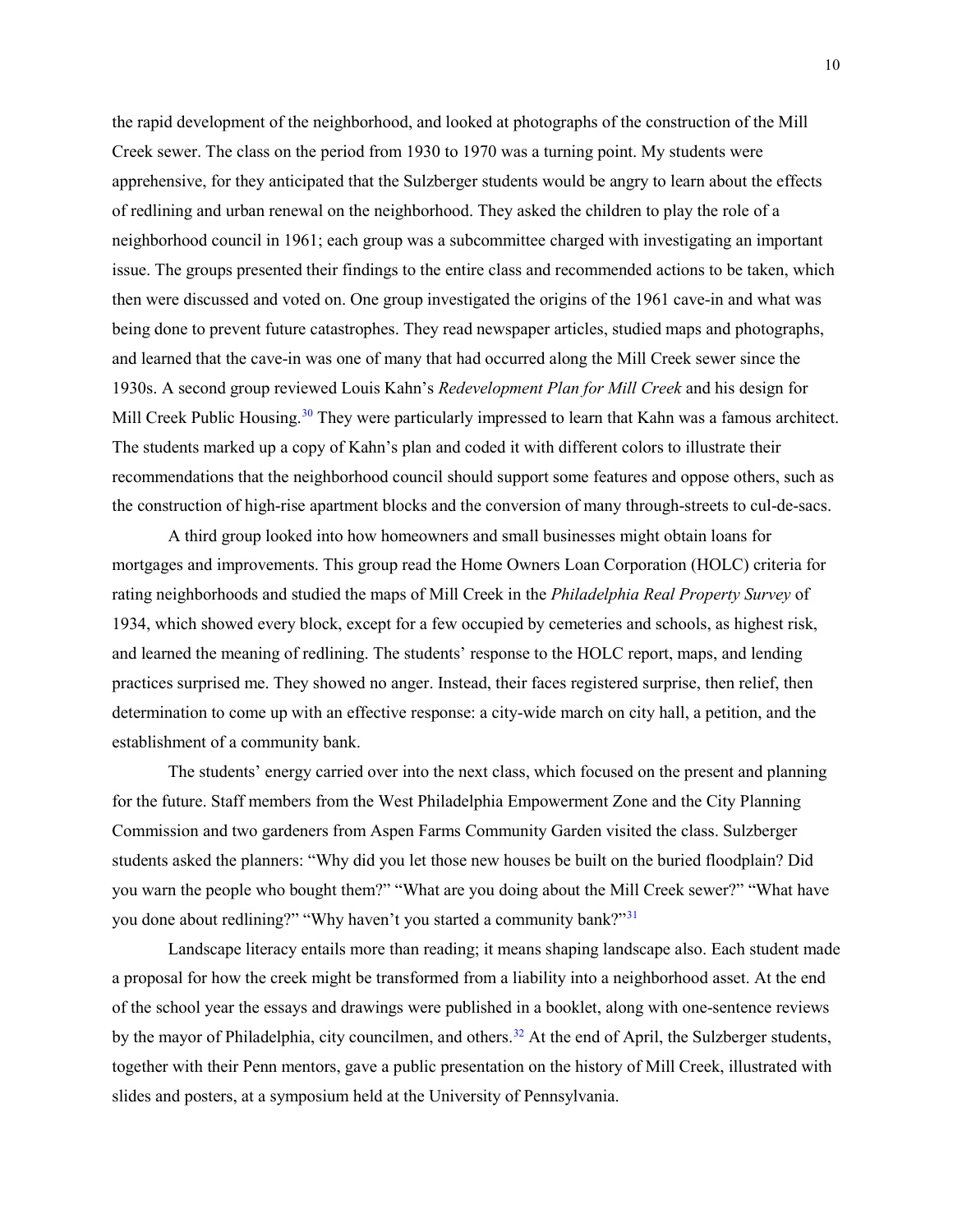At the beginning of the semester, Sulzberger students described their neighborhood in negative terms and said they would not live in Mill Creek if they had a choice. Only one student said she planned to attend college. Two months later, all but one student planned to attend college. The teacher reported that his students' performance in all subjects had improved dramatically. He attributed this to the Mill Creek Project: to the way that primary materials challenged and made history real for the children and to their growing perception of how their own lives and landscape were related to the larger city, region, and nation.

Teaching and studying the history and landscape of Mill Creek also caused learning to become real for my students. Most were unprepared for what they observed: the sheer extent of devastation in the Mill Creek landscape, for example, and the high level of intelligence among the children. My students' weekly journals revealed their evolving understanding of nature, race, and place. After several visits to Sulzberger, some acknowledged their surprise that some of the Sulzberger students were smarter than they, and this led them to reflect on their own prejudice and privilege. They also reported that their experiences in Mill Creek challenged the assumptions and theories asserted by texts that they were reading for other courses.

The culmination of the year was a four-week summer program for Sulzberger students and teachers organized and led by my research assistants. In the mornings, the group met either at the community garden a block away, where they built a water garden and an outdoor classroom, or at Sulzberger, where they constructed a topographic model of the Mill Creek watershed and learned how to create a website. Two Sulzberger students from the eighth-grade class worked as junior counselors in the mornings and, in the afternoons, as research assistants at the university, where they wrote, illustrated, designed, and produced "SMS News," a series of webpages that were posted on the West Philadelphia Landscape Project website.<sup>[33](#page-20-20)</sup> The four Sulzberger teachers also spent afternoons at the university; one research assistant taught them web-authoring and how to use GIS (geographic information systems) software to map the neighborhood. At the end of the summer, one of these teachers was appointed to head the school's new computer program.

The computer teacher created an after-school computer club, and worked with the staff of Penn's Center for Community Partnerships to secure grants for the purchase of equipment and software. Within two years, members of the computer club were taking apart and building computers and writing computer code to adapt commercial software.

From 1998, Sulzberger Middle School and the Mill Creek Project received increasing local, national, and international recognition. The Sulzberger portion of the West Philadelphia Landscape Project website led Pennsylvania's governor to invite students from Sulzberger to make a five-minute presentation as part of his 1998 Budget Speech to the state legislature; the students' presentation was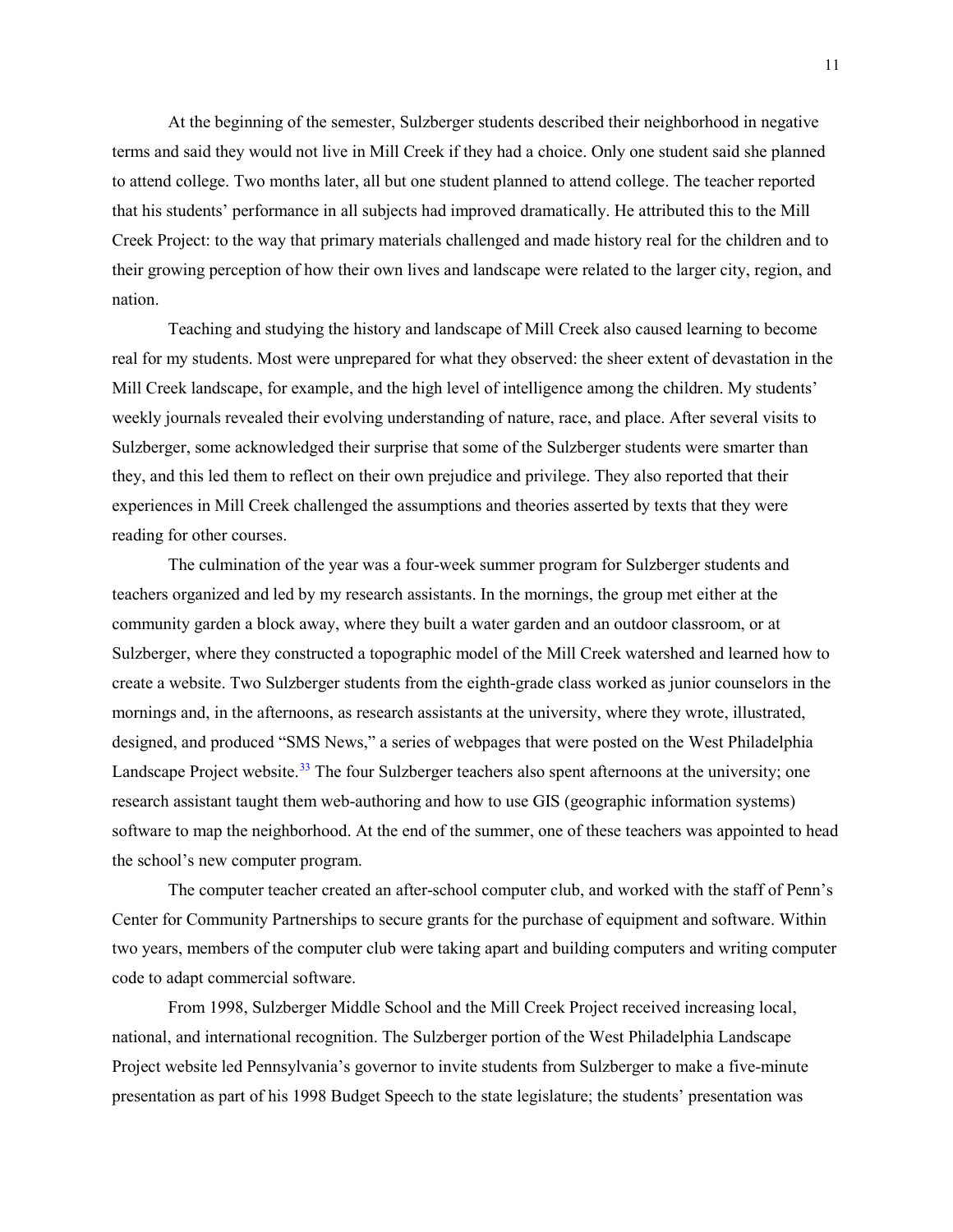televised, as was the legislature's response, a long, standing ovation. Later that year, the Philadelphia School District named Sulzberger "School of the Month" and produced a television documentary on the Mill Creek Project and the school's innovations. In 1999 Sulzberger was the subject of a report on NBC Evening News, a national television program. In 2000, President Bill Clinton visited the school.

Recognition for the Mill Creek Project and for Sulzberger teachers and students opened doors to other collaborations. In 1999, the Mill Creek Coalition, a group of neighborhood organizations, invited me to speak to their group about the creek and its impact on the community, and we embarked on a series of joint projects, including research on flooded basements and a course for residents on the history of Mill Creek's landscape.<sup>[34](#page-20-21)</sup> From 1996 to 1999, there were over a million visits to the West Philadelphia Landscape Project website from more than ninety countries on six continents. Among those who visited were public officials. In the fall of 1996, staff of the US Environmental Protection Agency's regional water division, who were increasingly concerned about combined sewer overflows in Philadelphia, invited engineers at the Philadelphia Water Department to meet with me to discuss the potential of stormwater detention to reduce this type of pollution. In 1999, staff from the Philadelphia Water Department's newly formed Office of Watersheds asked me to take a group of engineers on a field trip to Mill Creek. With nineteenth-century maps in hand, we walked and drove along the buried floodplain and looked at potential sites for stormwater detention projects. An immediate outcome of this trip was the decision to design and build demonstration projects associated with Sulzberger, which would detain stormwater and also function as an outdoor classroom for the school. The Water Department got a grant to fund the project in 2000 and pledged to work with teachers and students at Sulzberger. They hired one of my research assistants to work on the project and, in 2001, cosponsored the summer program on the urban watershed with Sulzberger Middle School, and met with members of the Mill Creek Coalition.[35](#page-20-22) Later that year, the Philadelphia Water Department, the Philadelphia Housing Authority, and the Philadelphia City Planning Commission submitted a proposal for \$34.8 million to the US Department of Housing and Urban Development's Hope VI Program in order to redevelop Mill Creek Public Housing as a demonstration project that would provide an environmental study area for the school and integrate stormwater management measures to reduce combined sewer overflows. The proposal was successful, and the city cleared the site in November 2002 and broke ground in August 2003 on the project.

In 2001, I was confident that things were going well for Mill Creek. I had moved from the University of Pennsylvania to the Massachusetts Institute of Technology in the fall of 2000 and continued to work with teachers at Sulzberger. In 2002, the computer teacher at Sulzberger visited MIT in order to lay plans for further collaboration. Then, a few months later, the Commonwealth of Pennsylvania took control of the Philadelphia School District and granted responsibility for the management of Sulzberger, among other schools to Edison, Inc., a corporation headquartered in New York. After trying to work with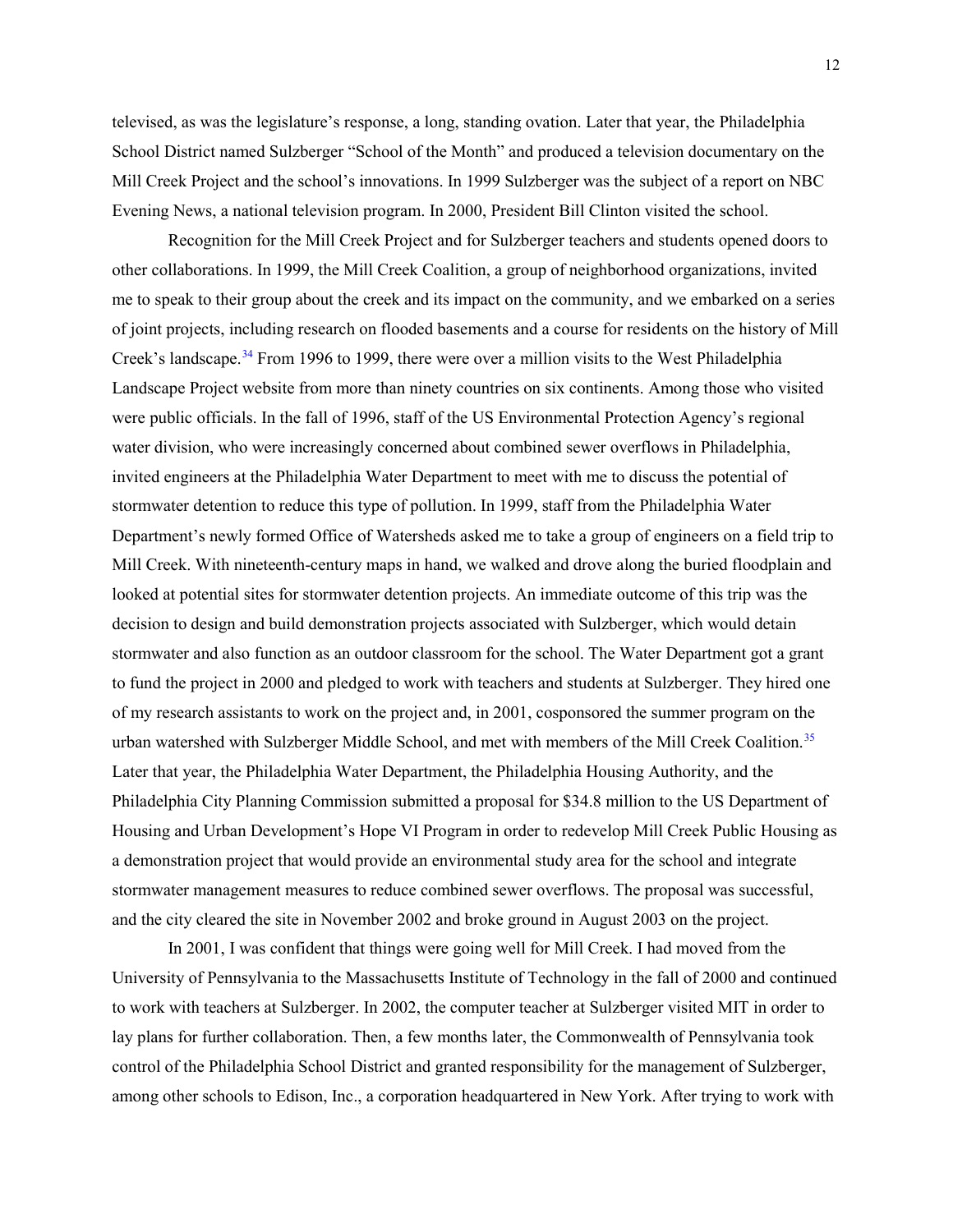corporation staff that summer, the computer teacher and the other key teacher in the Mill Creek Program resigned in protest at certain new policies. In 2004, I learned that the water department's demonstration project in Mill Creek would not be built as envisioned. New houses would be built, but the program to integrate "green" infrastructure to manage stormwater and improve water quality was curtailed, as was the collaboration with Sulzberger.

Putting Mill Creek on the map and keeping it there is not easy, whether by "Mill Creek" one means the buried creek itself, the neighborhood, or the people who live there. Confronting these failures, I remembered the children's initial skepticism about prospects for change: "It won't happen. Someone will wreck it." Ten years later, in 2012, the Sulzberger teachers were still angry. "Things were going so well with this project . . . that we became part of the national spotlight," one teacher remembered. Why then, he reflected, was the school's Mill Creek Project abandoned and not replicated? Why indeed. <sup>[36](#page-21-0)</sup>

Education, poverty, crime, transportation, housing: "There's no money in America in the 21st century to deal with those things," observed Howard Neukrug, who founded the Office of Watersheds in 1999 and was appointed Philadelphia Water Commissioner in 2011. "But, there is this money that we're spending to improve the quality of water. . . . For whatever reason, as a nation, we've prioritized combined sewer overflows."[37](#page-21-1) With the US Environmental Protection Agency threatening to levy major fines on the city for polluting water, Neukrug persuaded the Philadelphia Water Department to embark on a visionary plan for reducing combined sewer overflows using green infrastructure: *Green City, Clean Waters: Combined Sewer Long Term Control Plan Update* (2009). *Green City, Clean Waters* is now recognized as a national landmark of policy, planning, and engineering. It calls for reducing impervious surfaces in the city by 30 percent by 2020 in order to capture the first inch of rain to fall in a storm. If the plan works, it will save the city billions of dollars and has the potential to provide many other benefits, including jobs, education, and neighborhood development. But will it work (physically), and can it be done (economically, politically)?

To help test and refine Philadelphia's plan, in 2010 and 2011, my MIT students studied the ultraurban Mill Creek watershed from the headwaters of Mill Creek to its mouth and found that mistakes of the past persist even as this visionary plan is put forward. Ironically, in recent years, the City of Philadelphia built new houses on former vacant land in the Mill Creek neighborhood, including many on the buried floodplain of Mill Creek. The strong pattern of vacant land on the buried floodplain is no longer as clear as it was, and the opportunities for addressing the city's combined sewer overflow problem there have been diminished. Furthermore, few residents of the inner-city neighborhoods along the buried creek know about *Green City, Clean Waters*, and they lack the former Sulzberger students' landscape literacy. They do not read the intertwined stories their landscape tells of buried creek, undermined foundations, abandoned houses, vacant land, and community gardens. Without grasping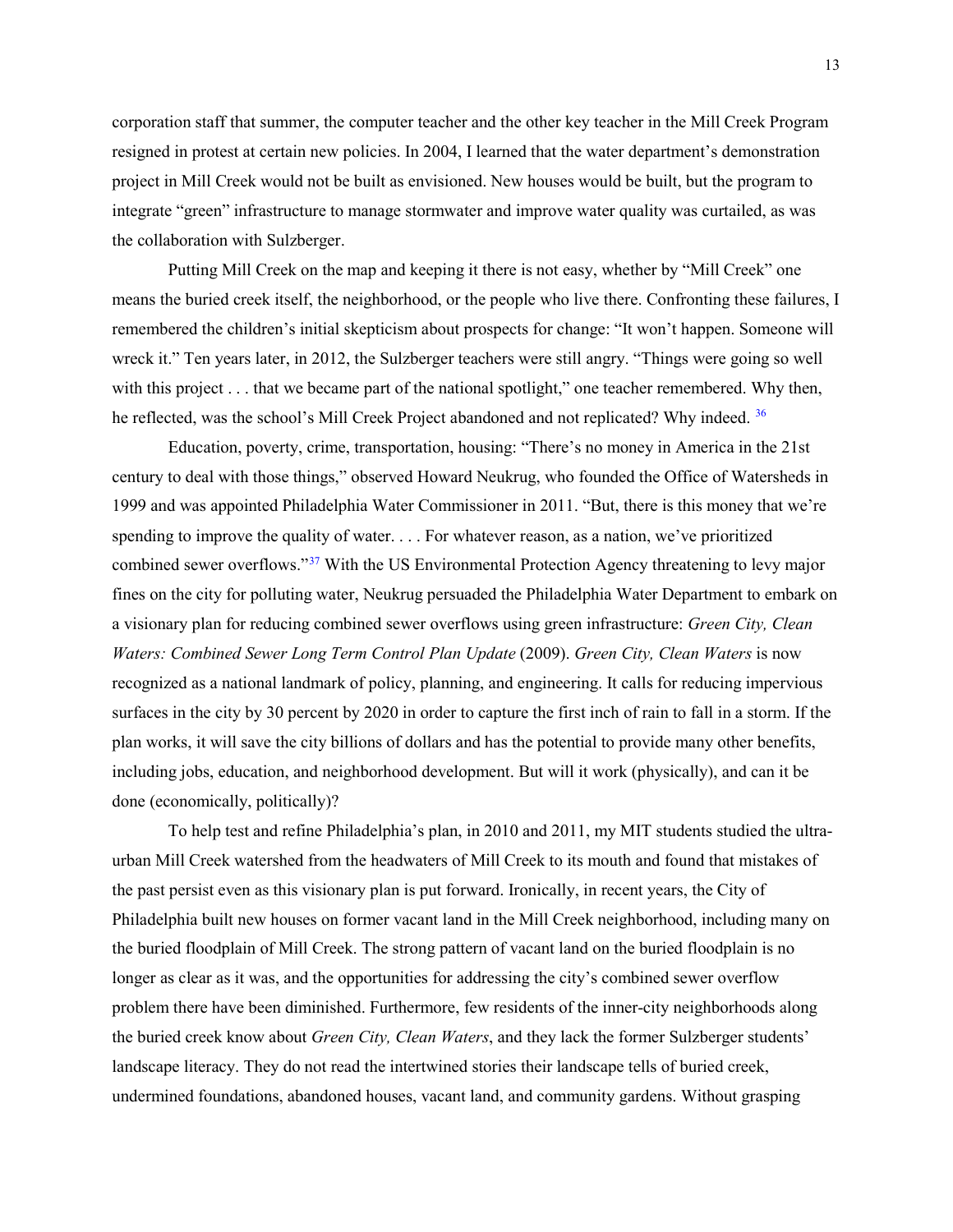those stories, it is difficult to envision how new landscapes might rebuild the neighborhood while purifying the city's water. During their fieldwork in the Mill Creek watershed, my students encountered many questions from residents who were curious about what they were doing. When the students described the *Green City, Clean Waters* program, people were skeptical. "No jobs, no hope," one man told them. His response inspired them to propose a program that connects low-income communities with "green-collar" jobs through education, job-training, and the construction of local prototypes. $38$ 

My Ecological Urbanism class at MIT continues to study the Mill Creek watershed and to make proposals that integrate environmental restoration, community development, and the empowerment of youth, taking a top-down/bottom-up approach that brings together public officials and neighborhood residents and makes education and landscape literacy key ingredients. In 2015, I co-taught the class with Mami Hara, chief of staff at the Philadelphia Water Department. Our students envisioned Philadelphia Green Schools, which integrates three movements—green schoolyards, community schools, and placebased education—to create powerful programs and partnerships, where schools are at the heart of community development.<sup>[39](#page-21-3)</sup>

#### **Landscape Literacy, Environmental Justice, and City Planning and Design**

Mill Creek is shaped by all the processes at work in inner-city America. The neighborhood was laid waste by the flow of water and capital and the violence of redevelopment and neglect. The correlation of a buried creek with deteriorated buildings and vacant lands in inner-city neighborhoods is not unique to Philadelphia; similar situations are found in Boston, New York, St. Louis, and many other American cities.[40](#page-21-4) Mill Creek is typical of many American inner-city neighborhoods where the residents are predominantly low-income people of color. Known locally as "The Bottom," it is one of many such bottoms, hollows, and flats in the United States.[41](#page-21-5) They are at the bottom, economically, socially, and topographically. Here, harsh socioeconomic conditions and racial discrimination are exacerbated by health and safety hazards posed by a high water table and unstable ground.

Despite such conditions, the landscape and population of these communities embody resources as well as problems. In Mill Creek, the resources are many and varied. Flourishing community gardens demonstrate the energy and determination of the gardeners who reclaimed them from abandoned lots; flowers planted along the sidewalk and bags of vegetables offered there express the gardeners' generosity. Blocks of homes with furniture on porches, with identical flower boxes, and with newly planted street trees are signs of existing social networks. Inside local schools, the drawings, models, and essays that decorate the halls speak of young people's intellect and vision. Even vacant blocks and the buried floodplain are potential resources. To recognize resources is not to deny the problems but to see each in the context of the other.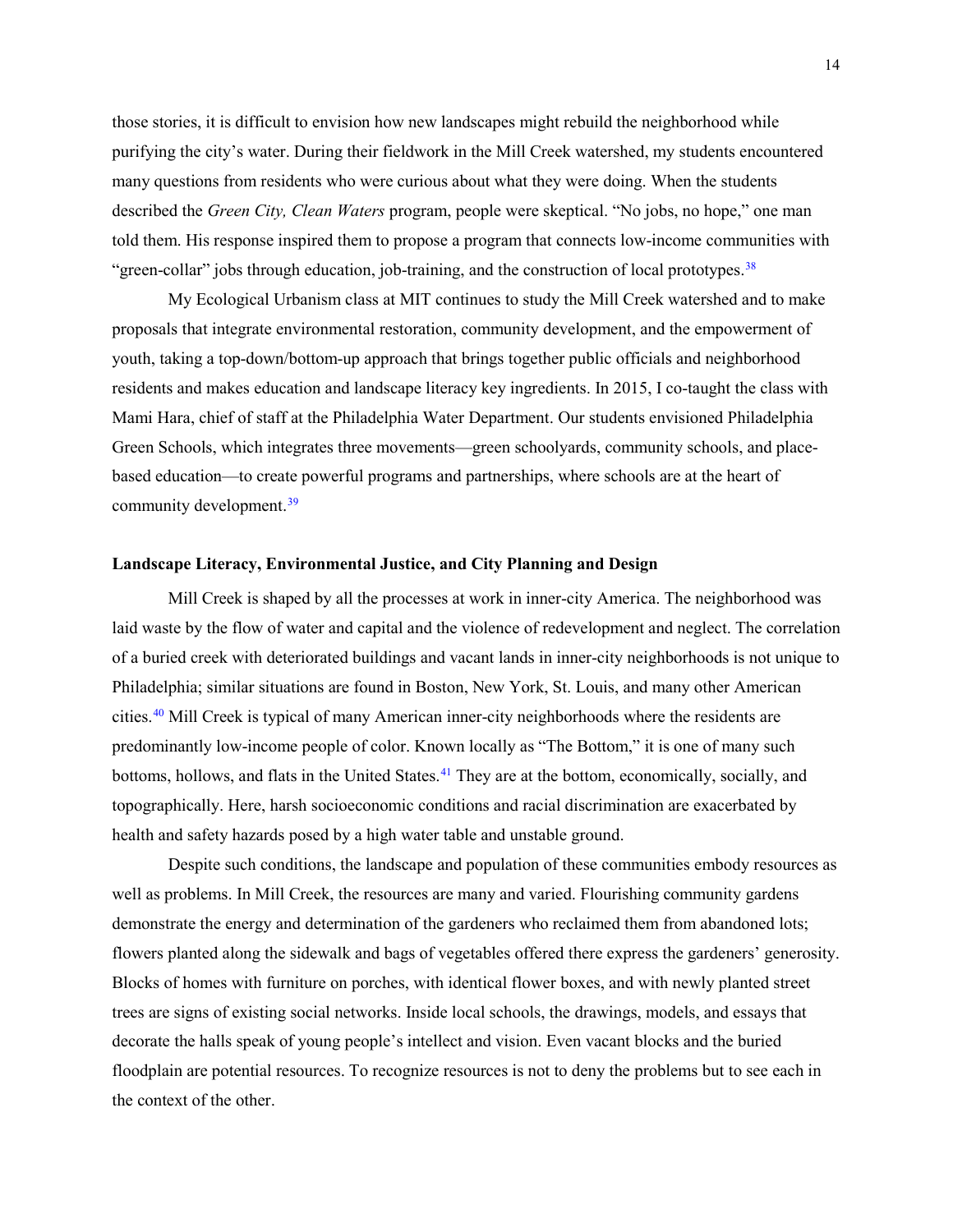Twenty years ago, I thought that the worst effect of landscape illiteracy was to produce environmental injustice in the form of physical hazards to health and safety. The Sulzberger students showed me that there is an even greater injustice than inequitable exposure to harsh conditions: the internalization of shame for one's neighborhood. This is a particularly destructive form of injustice. To feel both at home in a place and ashamed of it is harmful. It saps self-esteem and can engender a sense of guilt and resignation. Before the students at Sulzberger Middle School learned to read their landscape more fully, they read it partially. Without an understanding of how the neighborhood came to be, many believed that the poor conditions were the fault of those who lived there, a product of either incompetence or lack of care. Learning that there were other reasons sparked a sense of relief. Once they had the knowledge and skill to read the landscape's history, they began to see their home in a more positive light, came to appreciate the effort and vision that places like Aspen Farms represent, and to regard some adults, like the gardeners, as heroes. They came to consider the possibility of alternative futures and brimmed with ideas. Secure in their knowledge and their ability to reason, they challenged public officials with confidence and impressed them with articulate proposals. To read and shape landscape is to learn and teach: to know the world, to express ideas, and to influence others.

Verbal literacy—the ability to read and write—is commonly acknowledged as an essential skill for the citizen to participate fully and effectively in a democratic society. Teaching literacy became a cornerstone of the American civil rights movement of the 1950s and 1960s. The "Citizenship School," which began as a means to increase voter registration through the promotion of literacy, evolved into a forum for discussion and catalyst for political action.<sup>[42](#page-21-6)</sup> When, in 1999, I first read about Myles Horton's work with civil rights activists, and Paolo Freire's with adult literacy programs in Brazil, I was struck by the many parallels to my experience with landscape literacy in Mill Creek.

Freire designed literacy programs that were tailored to what he calls the "word universe" of the learners. To extract the words specific to the universe of particular people and places and as a preparation for *reading* the word, he employed images of the surroundings. He found that "decodifying or reading the situations pictured leads [people] to a critical perception of the meaning of culture by leading them to understand how human practice or work transforms the world."<sup>[43](#page-21-7)</sup> He believes that people should learn to read in the context of the "fundamental moments of their common history" and proposes that texts of local history be created for that purpose from transcripts of taped interviews with older inhabitants.<sup>44</sup> In *Literacy: Reading the Word and the World*, Freier and Donaldo Macedo describe literacy as a form of cultural politics that either "serves to reproduce existing social formations" or "promotes democratic and emancipatory change.<sup>"[45](#page-21-9)</sup> They assert that knowledge of the world is a precondition for literacy and that understanding and transforming the world should be its goal. Reading, they say, "always involves critical perception, interpretation, and the *rewriting* of what is read."[46](#page-21-10) Macedo suggests that "emancipatory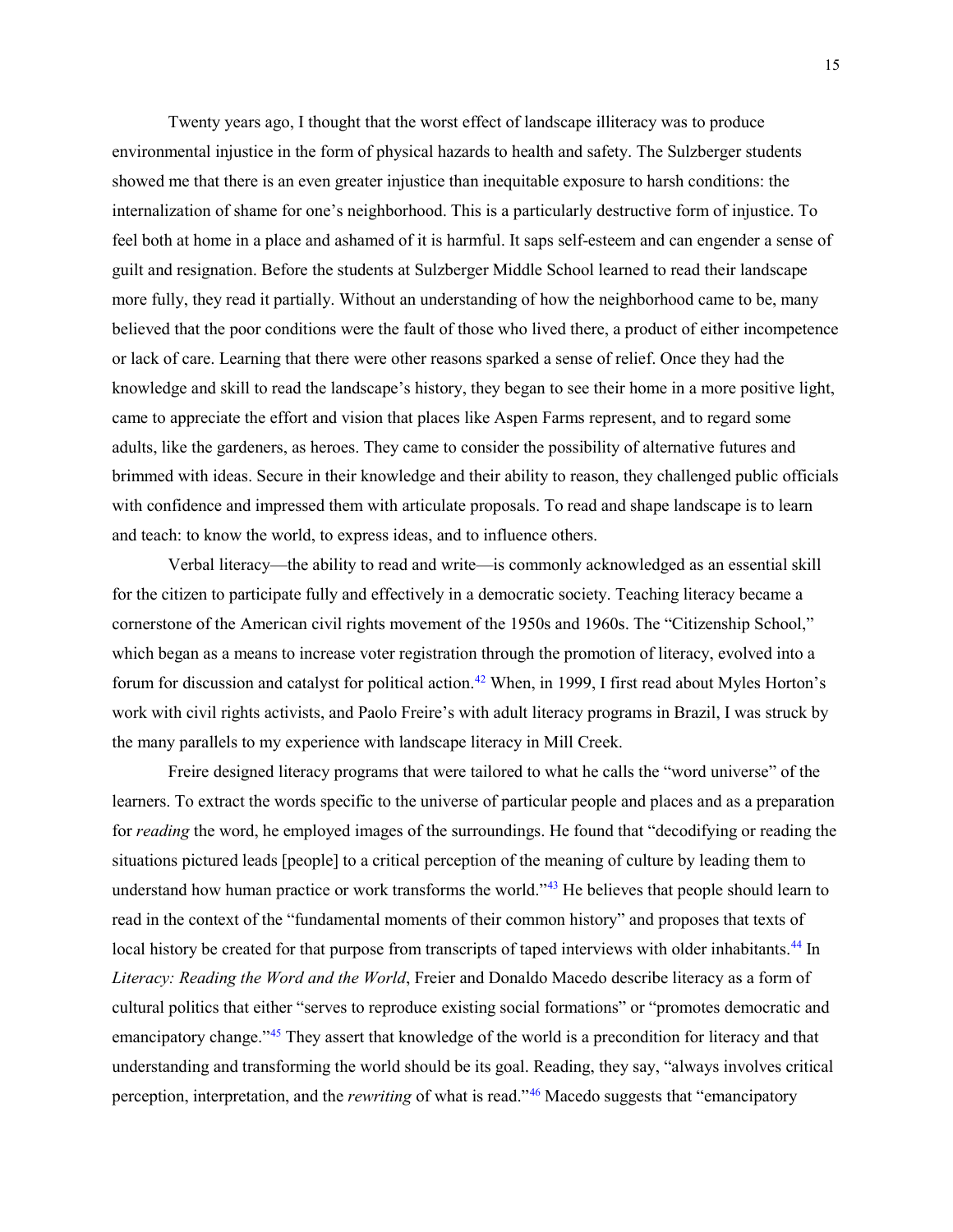literacy" has two dimensions: "On the one hand, students have to become literate about their histories, experiences, and the culture of their immediate environments. On the other hand, they must also appropriate those codes and cultures of the dominant spheres so they can transcend their own environments."[47](#page-21-11)

Studying their neighborhood's natural and built features brought the place alive for the Sulzberger students. The understanding of their own landscape also opened wider vistas. It introduced them to broader social, political, and environmental issues and promoted other learning. In Freire's terms, it enabled the "students to develop a positive self-image before grappling with the type of knowledge that is outside their immediate world. . . . It is only after they have a grasp on their world that they can begin to acquire other knowledge."[48](#page-21-12) Like verbal literacy, landscape literacy is a cultural practice that entails both understanding the world and transforming it. One difference between verbal literacy and landscape literacy, however, is that many professionals responsible for planning, designing, and building the city are not landscape literate. After six weeks' investigation into the history of their neighborhood, the children were more literate than many professionals, and some of their proposals for the neighborhood were more astute. To be literate is to recognize both the problems in a place and its resources, to understand how they came about, by what means they are sustained, and how they are related. Landscape literacy is a prerequisite for what Randolph Hester has called "ecological democracy," which emphasizes people's "direct, hands-on involvement" in building community where "actions are guided by understanding natural processes and social relationships" within their own locality as well as in a larger environmental context.[49](#page-21-13)

Landscape literacy should be a cornerstone of community development and of urban planning and design. To plan prudently is to transform problems into opportunities and liabilities into resources, and to intervene at an appropriate scale. To design wisely is to read ongoing dialogues in a place, to distinguish enduring stories from ephemeral ones, and to imagine how to join the conversation. The stakes are high for those who must live in the places professionals help create. Like literacy, urban planning and design are cultural practices that can either serve to perpetuate the inequities of existing social structures or to enable and promote democratic change.

### **Acknowledgments**

This essay was previously published in *Grounding Urban Natures*, edited by Henrik Ernstson and Sverker Sörlin (MIT Press, 2019). The essay is a substantial revision of two prior publications; each of these tells the story of West Philadelphia's Mill Creek with a slightly different emphasis. The first, "Restoring Mill Creek: Landscape Literacy, Environmental Justice, and City Planning and Design," was published in *Landscape Research* (July 2005) and reprinted in *Justice, Power, and the Political*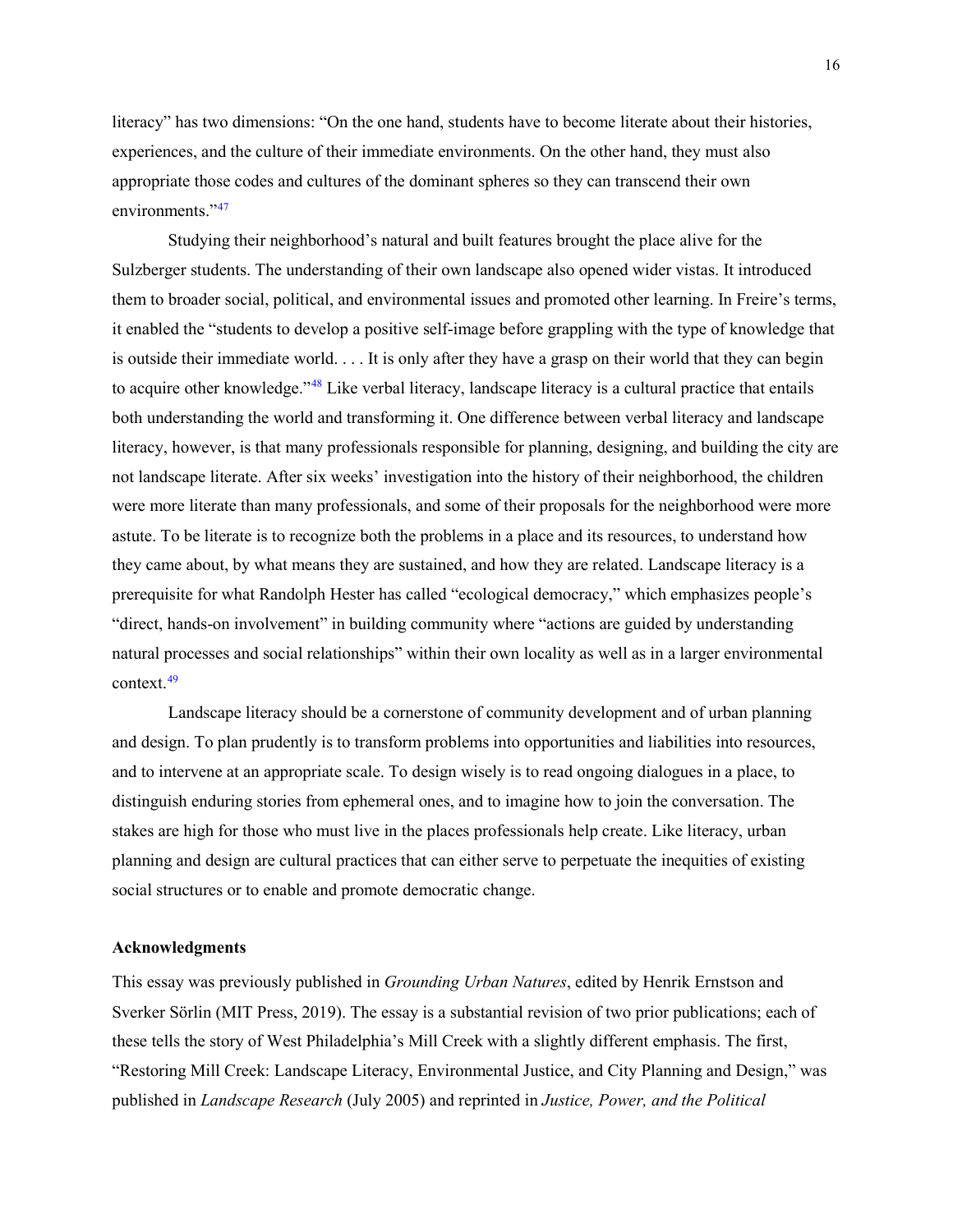*Landscape*, edited by Kenneth Olwig and Don Mitchell (Routledge, 2009). The second, "Restoring Mill Creek: Landscape Literacy, Environmental History, and City Planning and Design," expanded on the history of Mill Creek and described developments between 2005 and 2011; it was published in *Nature's Entrepot: Philadelphia's Urban Sphere and Its Environmental Thresholds*, edited by Brian Black and Michael Chiarappa (University of Pittsburgh, 2012). The current version is shorter and places the Mill Creek work in the context of ideas of nature and with reference to the concept of ecological democracy. The chapter was published in slightly abridged form in Steven Moore, ed., *Pragmatic Sustainability* (Routledge, 2016). I am grateful to Sverker Sörlin and Henrik Ernstson for comments that helped shape the chapter. Many debts are incurred during a project of such long duration, and it is impossible to acknowledge them all here. The West Philadelphia Landscape Project website (http://www.wplp.net) lists sponsors and participants. The initial support of the J. N. Pew Charitable Trust from 1987 to 1991 made possible the foundation from which all later activities grew. Without the support of the Netter Center for Community Partnerships at the University of Pennsylvania (http://www.nettercenter.upenn.edu), the work with Sulzberger Middle School would not have been possible. For copies of publications about the West Philadelphia Landscape Project and to see photographs, plans, designs, course syllabi, and videos, visit www.annewhistonspirn.com and www.wplp.net.

## **References**

Bookchin, M. 1982. *The Ecology of Freedom*. Palo Alto, CA: Cheshire Books. Bookchin, M. 1986. *The Limits of the City*, 2nd ed. Montreal: Black Rose Books. Diaz, 1999. "Philadelphia loses 9% of its population." *Philadelphia Inquirer*, July 1. Dobson, A. 2004. *Citizenship and the Environment*. New York: Oxford University Press. Ferrick, T. 1997. "Graying Homeowners, a New City Woe." *Philadelphia Inquirer*, September 15. Fylvbjerg, B. 2001. *Making Social Science Matter*. Cambridge University Press. Freire, P., and D. Macedo. 1987. *Literacy: Reading the Word and the World*. South Hadley, MA: Bergin & Garvey. Gans, H. 1962. *The Urban Villagers*. New York: Free Press. Glazer, N. 2007. *From a Cause to a Style: Modernist Architecture's Encounter with the American City.* Princeton, NJ: Princeton University Press. Hayden, D. 1995. *The Power of Place: Urban Landscape as Public History*. Cambridge, MA: MIT Press. Hester, R. 2010. *Design for Ecological Democracy*. Cambridge, MA: MIT Press. Hillier, A. E. 2003. "Spatial Analysis of the Historical Redlining: A Methodological Approach." *Journal*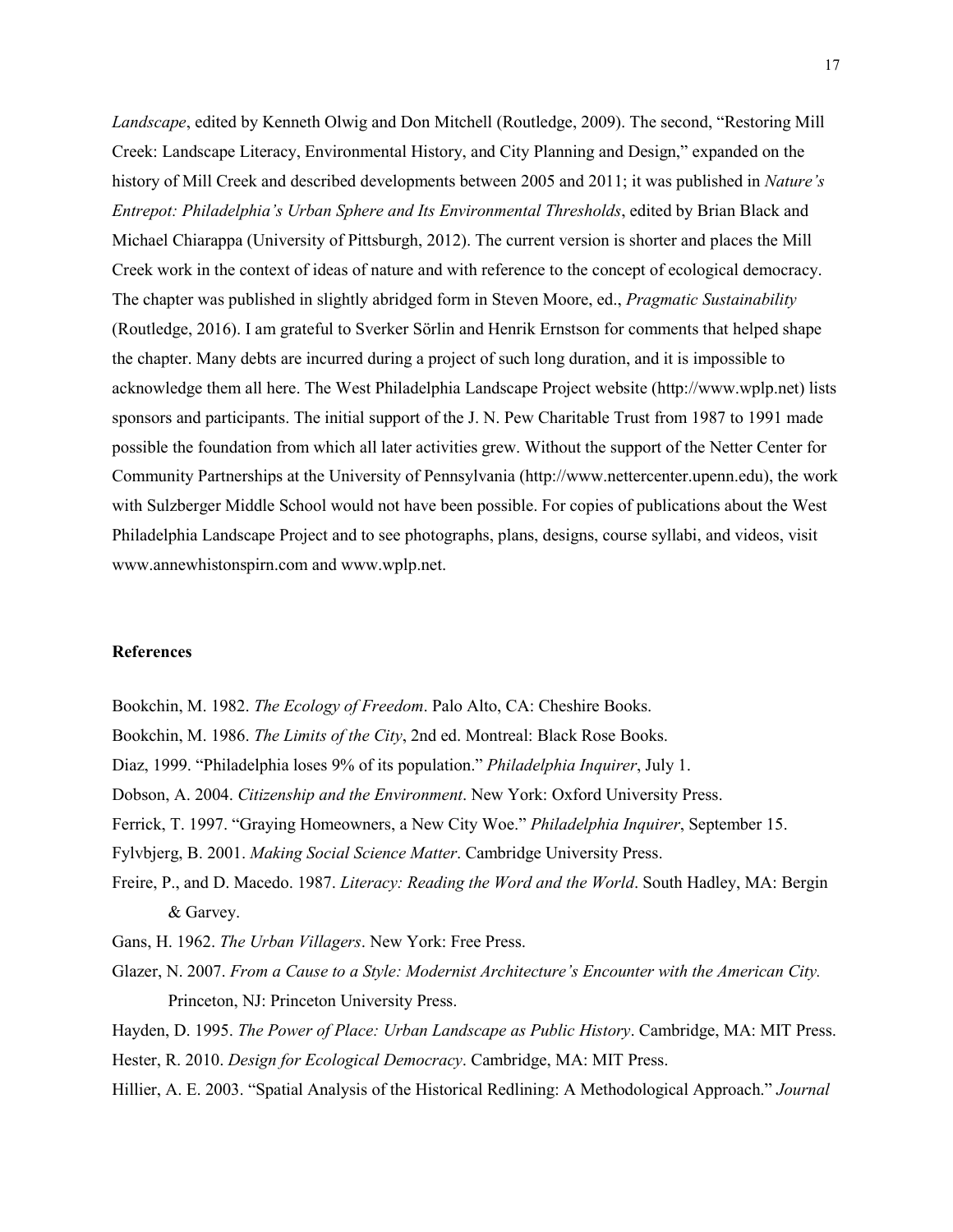*of Housing Research* 14(1): 137–167.

- Hillman, H. 1997. "Urban Redevelopment and the Mill Creek Neighborhood: 1930–1975." Unpublished paper for Urban Studies 320, Water, Schools, and History, University of Pennsylvania.
- Horton, M., and P. Freire. 1990. *We Make the Road by Walking: Conversations on Education and Social Change*. Philadelphia: Temple University Press.
- Jackson, K. 1985. *Crabgrass Frontier*. New York: Oxford University Press.
- Jacobs, J. 1961. *Death and Life of Great American Cities*. New York: Random House.
- Kahn, L. 1954. *Mill Creek Redevelopment Area Plan*. Philadelphia: Philadelphia City Planning Commission.
- Levine, A. 2012. "The Grid versus Nature: The History and Legacy of Topographic Change in Philadelphia." In *Nature's Entrepot*, edited by Brian Black and Michael Chiarappa, 139–159. Pittsburgh: University of Pittsburgh Press.
- Lynch, K. 1964. *Image of the City*. Cambridge, MA: MIT Press.
- Lynch, K. 1981. *A Theory of Good City Form*. Cambridge, MA: MIT Press.
- Mathur, A., and D. da Cunha. 2001. *Mississippi Floods: Designing a Shifting Landscape*. New Haven, CT: Yale University Press.
- Mathur, A., and D. da Cunha. 2009. *Soak: Mumbai in an Estuary*. New Delhi: Rupa.
- Moga, S. T. 2010. "Bottoms, Hollows, and Flats: Making and Remaking the Lower Section of the American City." PhD diss., Department of Urban Studies and Planning, Massachusetts Institute of Technology.
- Olwig, K. 1996. "Recovering the Substantive Nature of Landscape." *Annals of the Association of American Geographers* 86(4): 630–853.
- Orr, D.W. 1992. *Ecological Literacy: Education and the Transition to a Postmodern World*. Albany: State University of New York Press.
- Payne, C. 2008. *So Much Reform, So Little Change*. Cambridge, MA: Harvard Education Press.
- Ravitch, D. 2000. *Left Back: A Century of Failed School Reforms*. New York: Simon and Schuster.
- Rome, A. W. 2001. *The Bulldozer in the Countryside*. New York: Cambridge University Press.
- Spirn, A. W. 1984. *The Granite Garden: Urban Nature and Human Design*. New York: Basic Books.
- Spirn, A. W. 1986. "Landscape Planning and the City." *Landscape and Urban Planning* 13: 433–441.
- Spirn, A. W. 1991. *The West Philadelphia Landscape Plan: A Framework for Action*. Philadelphia: Department of Landscape Architecture, University of Pennsylvania. http://www.annewhistonspirn.com/pdf/spirn-wplp-plan.pdf.
- Spirn, A. W. 1997. "The Authority of Nature." In *Nature and Ideology*, edited by J. Wolschke-Bulmahn, 249–261. Washington, DC: Dumbarton Oaks.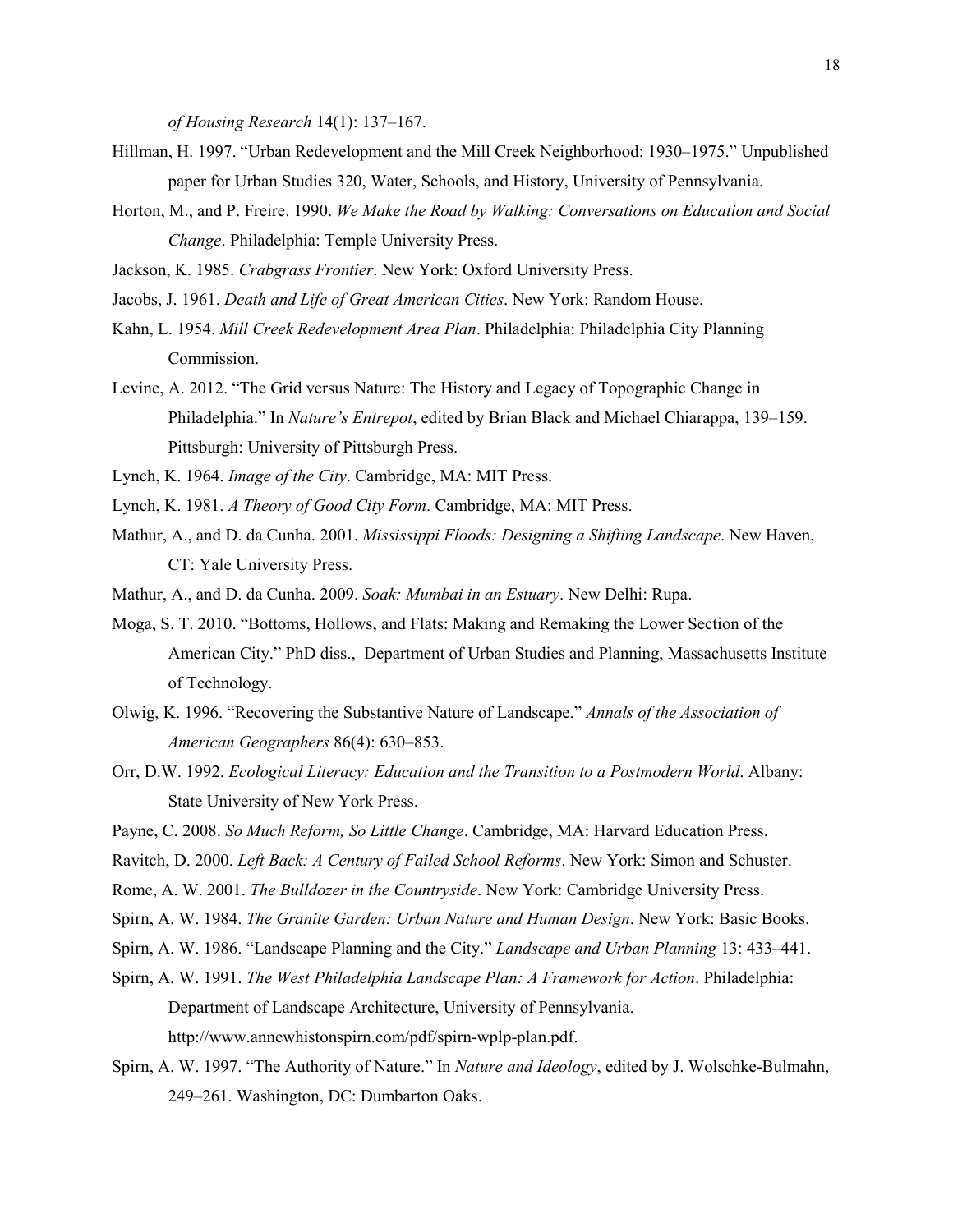Spirn, A. W. 1998. *The Language of Landscape*. New Haven, CT: Yale University Press.

- Spirn, A. W. 2000. "Reclaiming Common Ground: Water, Neighborhoods, and Public Spaces." In *The American Planning Tradition*, edited by R. Fishman, 296–313. Baltimore, MD: Johns Hopkins University Press.
- Spirn, A. W. 2011. "Ecological Urbanism." In *Routledge Companion to Urban Design*, edited by T. Banerjee and A. Loukaitou-Sideris, 600–610. New York: Routledge. Revised version: http://www.annewhistonspirn.com/pdf/Spirn-EcoUrbanism-2012.pdf
- Spirn, A. W., and M. Cameron. 1991. *Shaping the Block*. Philadelphia: Department of Landscape Architecture, University of Pennsylvania. http://www.annewhistonspirn.com/pdf/spirn-wplpshaping block.pdf.
- Spirn, A.W., and D. Marcucci. 1991. *Models of Success: Landscape Improvements and Community Development*. Philadelphia: Department of Landscape Architecture, University of Pennsylvania. http://www.annewhistonspirn.com/pdf/spirn-wplp-model\_success.pdf.
- Spirn A. W., and C. Ott. 1998. "Tracing the Past, Shaping the Future: Urban Redevelopment and West Philadelphia's Mill Creek." Paper presented at the American Historical Association Annual Meeting, January 8, Washington, DC.
- Spirn, A. W., and M. Pollio. 1990. "*This Garden Is a Town*." Philadelphia: Department of Landscape Architecture, University of Pennsylvania. http://www.annewhistonspirn.com/pdf/spirn-wplpgarden\_town.
- Spirn, A. W., M. Pollio, and M. Cameron. 1991. *Vacant Land: A Resource for Reshaping Urban Neighborhoods*. Philadelphia: Department of Landscape Architecture, University of Pennsylvania. http://www.annewhistonspirn.com/pdf/spirn-wplp-vacant\_land.pdf.
- Williams, R. 1983. *Keywords: A Vocabulary of Culture and Society*. Rev. ed. New York: Oxford University Press.

#### <span id="page-18-0"></span>**Notes**

 $\overline{a}$ 

- 1 Williams 1983, p. 219.
- <span id="page-18-1"></span>2 See Spirn (1997). For more than thirty years, I have asked my students (the majority are North American, with many others from South America, Asia, Europe, and the Middle East) for their personal definition of nature. Their responses have included the following: nature was given as a trust to humans by God; nature is trees and rocks, everything except humans and the things humans make; nature is a place where one cannot see the hand of humans, a place to be alone; nature consists of creative and life-sustaining processes, which connect everything in the physical and biological worlds, including humans; nature is a cultural construct with no meaning or existence outside human society; nature is something that cannot be known; nature is sacred. nature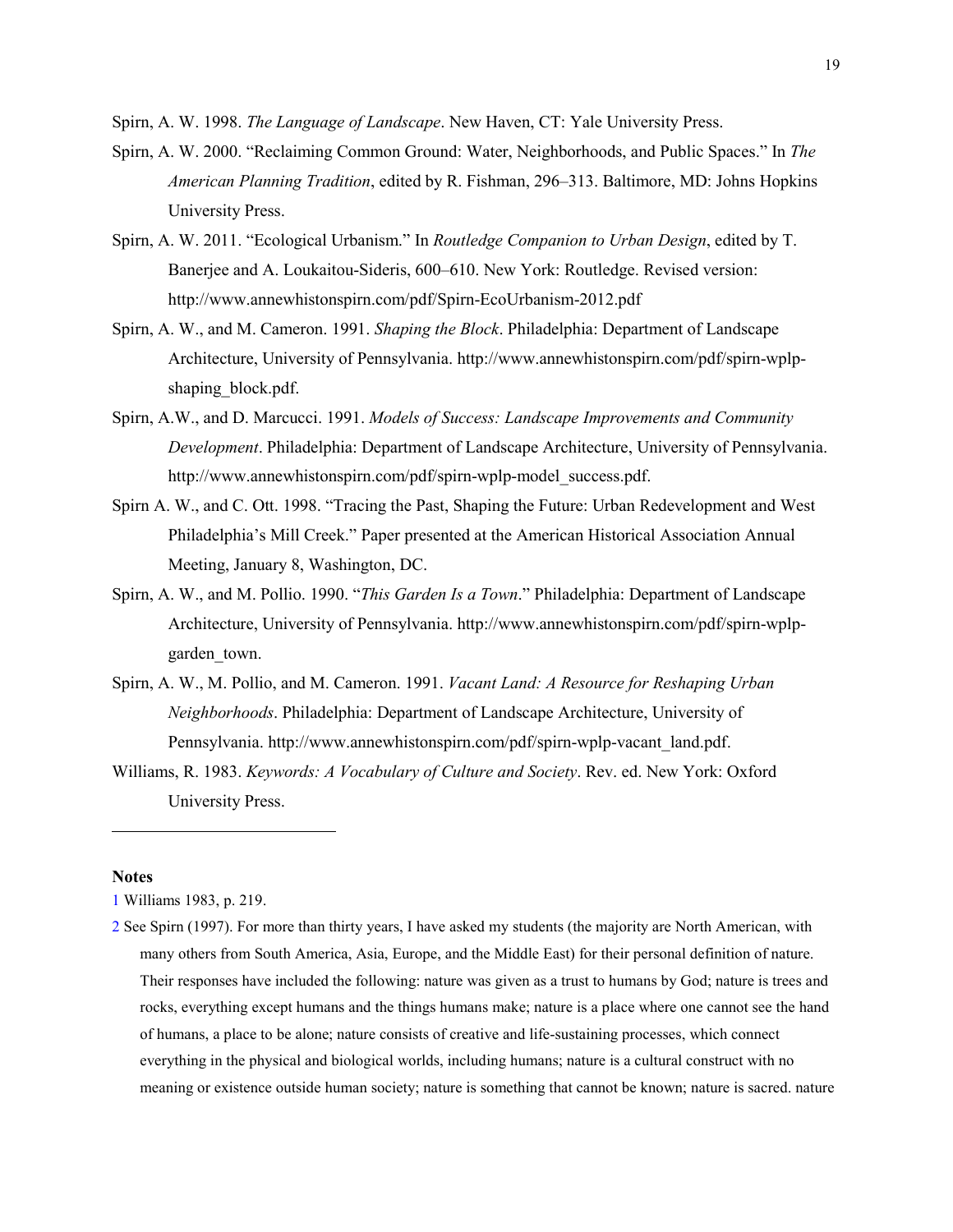is God.

 $\overline{a}$ 

<span id="page-19-1"></span>4 Olwig 1996; Spirn 1998.

- <span id="page-19-3"></span>6 Spirn 1998; Hester 2010.
- <span id="page-19-4"></span>7 In his discussion of how to identify and select a worthy case, Bent Flyvbjerg (2001) makes a distinction between extreme, critical, and paradigmatic cases (pp. 78–80). An extreme case makes it easier to identify the significance and study the interaction of diverse factors. A critical case "has strategic importance to the general problem" under investigation, while a paradigmatic case is prototypical and metaphorical.
- <span id="page-19-5"></span>8 The idea of landscape literacy builds upon but is distinctly different from the idea of environmental legibility as developed by Kevin Lynch (1964, 1981) and others. It also differs from ideas of environmental or ecological literacy (Orr 1992), primarily in its emphasis on human as well as natural history, on landscape language as a medium of action and expression, and its relevance to other issues beyond sustainability.
- <span id="page-19-6"></span>9 Design for ecological democracy, as defined by Hester (2010), combines participatory and ecological approaches to design with the goal of creating places that are memorable, healthy, equitable, and well adapted to their human community and natural environment. Hester makes no mention of landscape literacy, which, for me, is a prerequisite to ecological design and planning as a democratic enterprise. His approach also focuses on grassroots, hands-on, participatory design and planning, while I advocate the integration of top-down and bottom-up approaches. With those amendments, I find the term ecological urbanism useful. Grounded in firsthand experience of place and direct participation in place-making, this concept is distinctly different from Andrew Dobson's (2004) more abstract notion of "ecological citizenship," whose primary goal is the creation of an environmentally sustainable society. Murray Bookchin's (1982, 1986) concept of "ecological freedom" aligns with ecological democracy in certain ways (though Hester does not cite him), as in, for example, the perspective that problems of natural and social ecology are inseparable, an emphasis on the communal and the direct engagement of the individual, and the critique of hierarchy and conventional city planning.
- <span id="page-19-7"></span>10 This chapter draws from more than three decades of fieldwork and of scholarly and participatory action research associated with the West Philadelphia Landscape Project, which I have directed since 1987. Sources include: historical documents such as census records, maps, plans, photographs, and newspaper articles; GIS maps, including the overlay of diverse data, such as topography, income, and vacant land; photographic documentation; interviews; and direct observation. Given the scope of the project and the limited length of this essay, it is impossible to cite the diverse evidence and many sources for the arguments made here. More detailed citations will be documented in my book-in-progress, with the working title, "The Buried River: Restoring Nature, Rebuilding Community, Empowering Youth."
- <span id="page-19-8"></span>11 Hillier 2003.
- <span id="page-19-9"></span>12 See, for example, Jane Jacobs (1961), Herbert Gans (1962), and Nathan Glazer (2007). Protests against urban redevelopment in US cities in the 1950s and 1960s gave rise to new approaches to participatory design and planning, from advocacy to consensus building to capacity and knowledge building. For a critique of and

<span id="page-19-0"></span><sup>3</sup> Spirn 1984, 1997.

<span id="page-19-2"></span><sup>5</sup> Spirn 1998.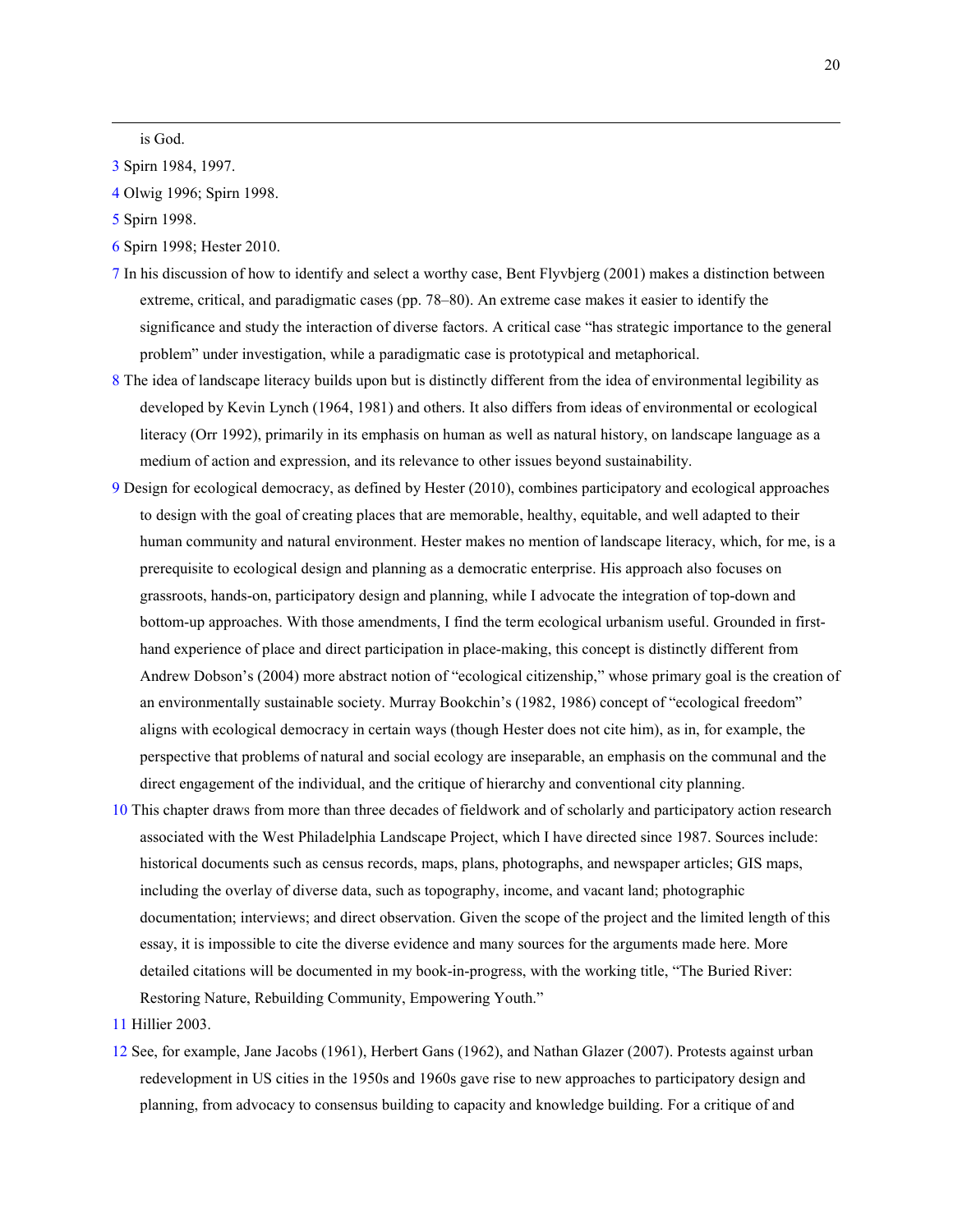alternatives to conventional mapping, see, for example, Mathur and Da Cunha (2001, 2012).

<span id="page-20-0"></span>Spirn 2011.

 $\overline{a}$ 

- <span id="page-20-1"></span>Spirn, Pollio, and Cameron 1991.
- <span id="page-20-2"></span> Ferrick 1997. Parts of Philadelphia recently experienced a modest population growth, but most neighborhoods in the city continued to lose population between 2000 and 2010.
- <span id="page-20-3"></span>The history of the Mill Creek neighborhood is presented in Spirn and Ott (1998).
- <span id="page-20-4"></span>Levine 2012.
- <span id="page-20-5"></span> These newspaper articles were collected and compiled in the spring of 1997 for my seminar at the University of Pennsylvania, "The Power of Place: Water, Schools, and History" (Hillman 1997).
- <span id="page-20-6"></span>*Evening Bulletin*, Urban Archives, Temple University, date indecipherable.
- <span id="page-20-7"></span>*Evening Bulletin*, July 21, 1961, Urban Archives, Temple University
- <span id="page-20-8"></span>*Evening Bulletin*, May 1963 (date indecipherable), Urban Archives, Temple University
- <span id="page-20-9"></span> Based on the US Census of 1880, Enumeration District 504. The census was handwritten with tables for the Mill Creek neighborhood that documented the age, race, occupation, health, and birthplace for all residing at each street address.
- <span id="page-20-10"></span>Diaz 1999
- <span id="page-20-11"></span>Jackson 1985; Rome 2001.
- <span id="page-20-12"></span>Spirn 1991.
- <span id="page-20-13"></span>Spirn and Pollio 1990; Spirn, Pollio, and Cameron 1991, Spirn and Marcucci 1991, Spirn and Cameron 1991.
- <span id="page-20-14"></span>Spirn 1991.
- <span id="page-20-15"></span>The proposal was to the J. N. Pew Charitable Trust, which had supported the work from 1987 to 1991.
- <span id="page-20-16"></span>West Philadelphia Landscape Project (WPLP), www.wplp.net.
- <span id="page-20-17"></span>Kahn 1954.
- <span id="page-20-18"></span> All four visitors were African American. The staff person from the empowerment zone was very impressed by the eighth graders proposals, as were the two gardeners. The city planning official, however, was quite defensive. She confronted me after class: "You put them up to that!" I did not.
- <span id="page-20-19"></span> From the report *Power of Place: Essays about Our Mill Creek Neighborhood*. The texts and drawings of this report are on the WPLP website, as are the reflections of Sulzberger teacher Glen Campbell; see http://web.mit.edu/wplp/sms/pub.htm. The name of the course was inspired by Dolores Hayden's book *Power of Place* (1995), which was required reading for the course.
- <span id="page-20-20"></span>*SMS News* http://wplp.net/library/2012/projects/millcreekproject/smsnews.html/.
- <span id="page-20-21"></span> A description of these activities is on the WPLP website at http://web.mit.edu/wplp/project/mccoal.htm and http://web.mit.edu/4.243j/www/wplp/s-cornitcher.html.
- <span id="page-20-22"></span> Sarah Williams reflects on that experience fourteen years later in two videos, *Green City, Clean Waters* (2014) and *Coming Full Circle* (2014). In 2012 I began to record oral histories from people who have participated in the West Philadelphia Landscape Project over the past twenty-seven years. Among those interviewed were research assistants, like Sarah, as well as teachers and children (now thirty years old) from Sulzberger Middle